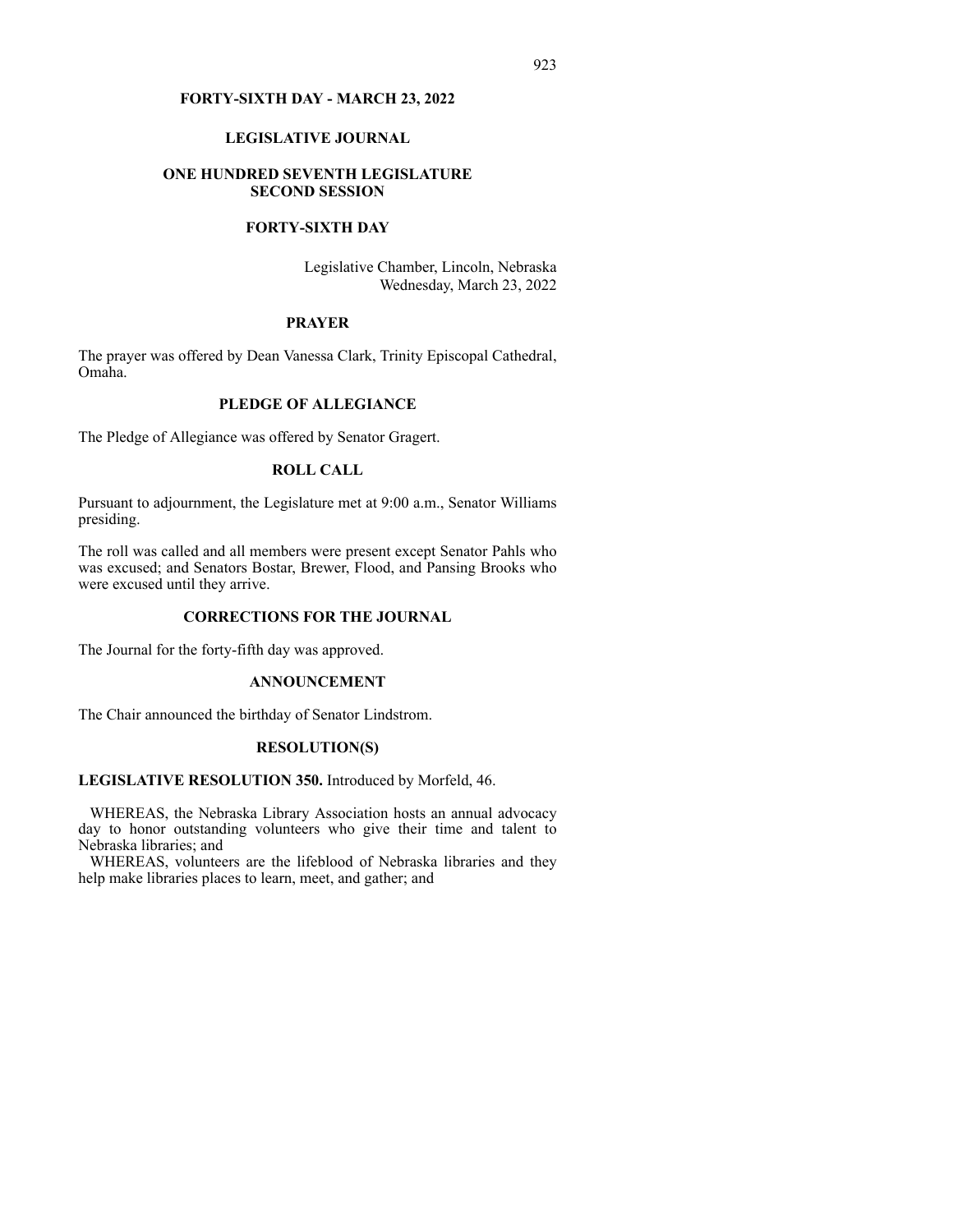WHEREAS, Lincoln City Libraries benefit greatly from volunteers that contribute so much to help create the excellent library system available in the Lincoln community; and

 WHEREAS, Gideon Terwilleger, Marchë Cepure, and Lauren Niedergeses were recognized this year by the Nebraska Library Association as outstanding volunteers.

 NOW, THEREFORE, BE IT RESOLVED BY THE MEMBERS OF THE ONE HUNDRED SEVENTH LEGISLATURE OF NEBRASKA, SECOND SESSION:

 1. That the Legislature congratulates and sends good wishes to Gideon Terwilleger, Marchë Cepure, and Lauren Niedergeses for their outstanding volunteer work with Nebraska libraries.

 2. That copies of this resolution be sent to Gideon Terwilleger, Marchë Cepure, and Lauren Niedergeses.

Laid over.

# **COMMITTEE REPORT(S)**

Health and Human Services

The Health and Human Services Committee desires to report favorably upon the appointment(s) listed below. The Committee suggests the appointment(s) be confirmed by the Legislature and suggests a record vote.

Brooke J. Fitzpatrick - Commission for the Deaf and Hard of Hearing Sandra Shaw - Commission for the Deaf and Hard of Hearing

Aye: 7. Arch, Cavanaugh, M., Day, Hansen, B., Murman, Walz, Williams. Nay: 0. Absent: 0. Present and not voting: 0.

The Health and Human Services Committee desires to report favorably upon the appointment(s) listed below. The Committee suggests the appointment(s) be confirmed by the Legislature and suggests a record vote.

Douglas A. Bauer - State Board of Health Douglas Vander Broek - State Board of Health Joshua M. Vest - State Board of Health

Aye: 6. Arch, Day, Hansen, B., Murman, Walz, Williams. Nay: 0. Absent: 0. Present and not voting: 1. Cavanaugh, M..

The Health and Human Services Committee desires to report favorably upon the appointment(s) listed below. The Committee suggests the appointment(s) be confirmed by the Legislature and suggests a record vote.

Michael A. Greene - Nebraska Rural Health Advisory Commission Jeffrey Wallman - Nebraska Rural Health Advisory Commission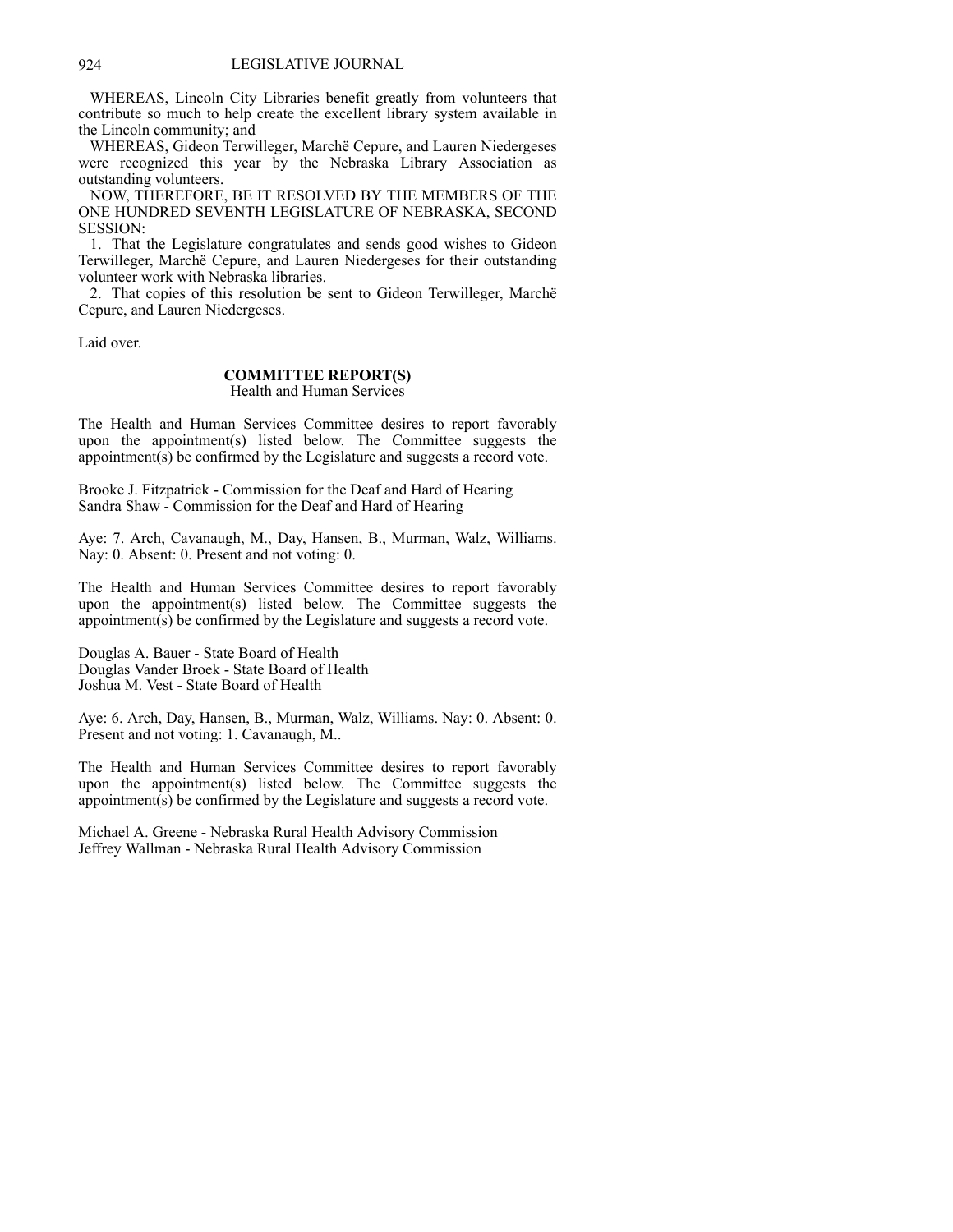Aye: 7. Arch, Cavanaugh, M., Day, Hansen, B., Murman, Walz, Williams. Nay: 0. Absent: 0. Present and not voting: 0.

(Signed) John Arch, Chairperson

#### **MOTION(S) - Return LB1073 to Select File**

Senator M. Hansen moved to return LB1073 to Select File for the following specific amendment: [FA141](https://www.nebraskalegislature.gov/FloorDocs/107/PDF/AM/FA141.pdf) Strike Section.

Senator M. Hansen withdrew his motion to return.

The M. Hansen amendment, FA141, was not considered.

# **BILL ON FINAL READING**

The following bill was read and put upon final passage:

**LEGISLATIVE BILL 1073.** With Emergency Clause.

A BILL FOR AN ACT relating to state government; to require the Governor to apply for emergency rental assistance under the federal American Rescue Plan Act of 2021; and to declare an emergency.

Whereupon the President stated: "All provisions of law relative to procedure having been complied with, the question is, 'Shall the bill pass with the emergency clause attached?' "

Senator Wayne requested a roll call vote, in reverse order.

Voting in the affirmative, 26:

| Aguilar                            | Day     | Kolterman   | Morfeld                | Williams |
|------------------------------------|---------|-------------|------------------------|----------|
| Blood                              | DeBoer  | Lathrop     | Pansing Brooks Wishart |          |
| Brandt                             | Dorn    | Lindstrom   | Stinner                |          |
| <b>Briese</b>                      | Gragert | McCollister | Vargas                 |          |
| Cavanaugh, J. Hansen, M. McDonnell |         |             | Walz                   |          |
| Cavanaugh, M. Hunt                 |         | McKinney    | Wavne                  |          |

Voting in the negative, 16:

| Albrecht         | Geist      | Hughes   | Moser          |
|------------------|------------|----------|----------------|
| <b>Bostelman</b> | Halloran   | Jacobson | Murman         |
| <b>Clements</b>  | Hansen, B. | Linehan  | <b>Sanders</b> |
| Erdman           | Hilgers    | Lowe     | <b>Slama</b>   |

Present and not voting, 2: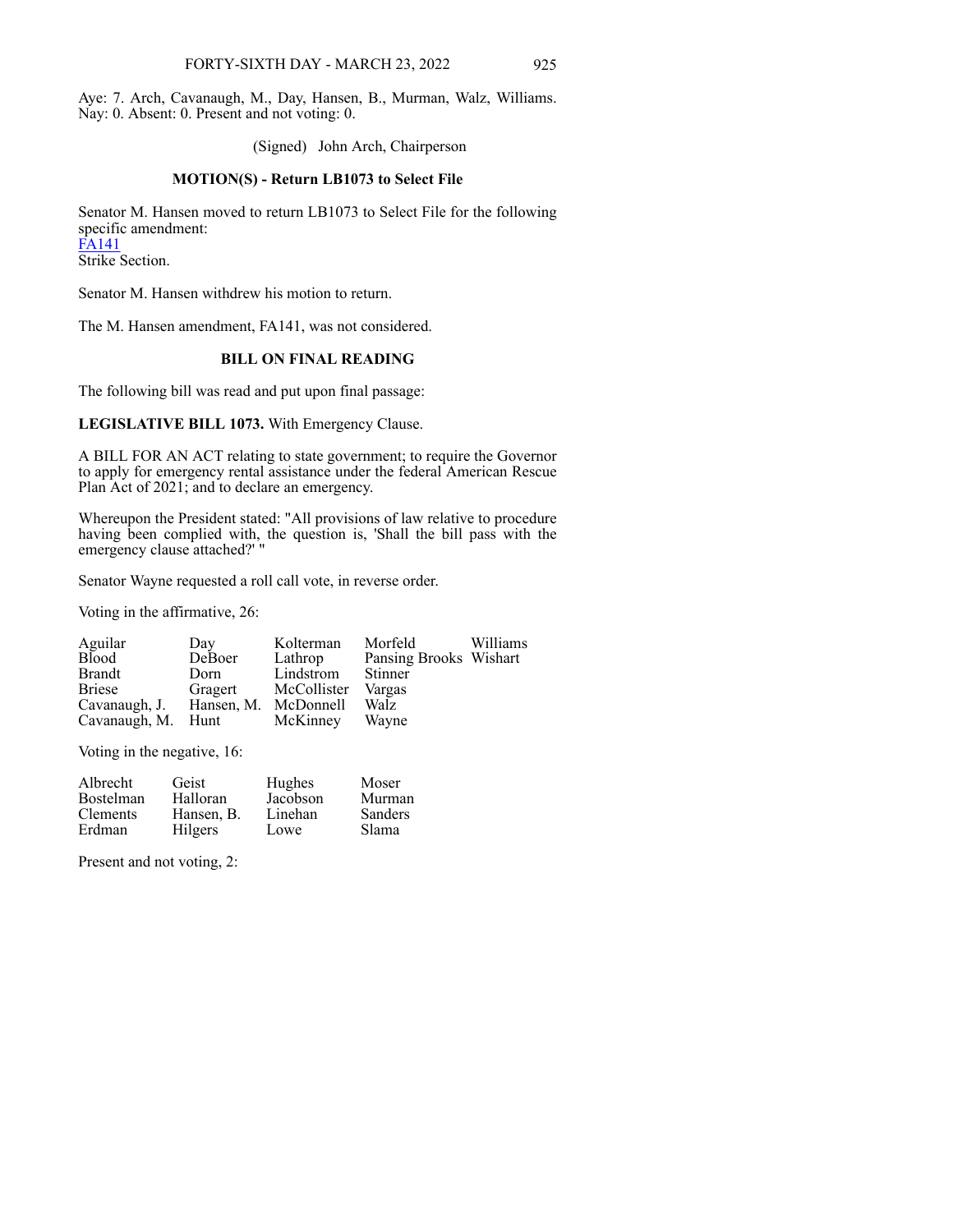| Arch                                                                                                                                                                                                                                  | Friesen                    |       |                                                               |          |  |  |  |  |  |
|---------------------------------------------------------------------------------------------------------------------------------------------------------------------------------------------------------------------------------------|----------------------------|-------|---------------------------------------------------------------|----------|--|--|--|--|--|
|                                                                                                                                                                                                                                       | Absent and not voting, 1:  |       |                                                               |          |  |  |  |  |  |
| Hilkemann                                                                                                                                                                                                                             |                            |       |                                                               |          |  |  |  |  |  |
|                                                                                                                                                                                                                                       | Excused and not voting, 4: |       |                                                               |          |  |  |  |  |  |
| Bostar                                                                                                                                                                                                                                | <b>Brewer</b>              | Flood | Pahls                                                         |          |  |  |  |  |  |
| Having failed to receive a constitutional two-thirds majority voting in the<br>affirmative, the bill failed to pass with the emergency clause attached. The<br>question is, "Shall the bill pass with the emergency clause stricken?" |                            |       |                                                               |          |  |  |  |  |  |
| Voting in the affirmative, 26:                                                                                                                                                                                                        |                            |       |                                                               |          |  |  |  |  |  |
| Aguilar<br>$Di \circ \circ \circ \circ$                                                                                                                                                                                               | Day                        |       | Kolterman Morfeld<br>Department Department Department Wishort | Williams |  |  |  |  |  |

| $\Delta$ gunar                     | Dαγ     | <b>IVOITULIII</b> GH | <u>IVIULIULU</u>       | VV IIIIGIII |
|------------------------------------|---------|----------------------|------------------------|-------------|
| Blood                              | DeBoer  | Lathrop              | Pansing Brooks Wishart |             |
| Brandt                             | Dorn    | Lindstrom            | Stinner                |             |
| Briese                             | Gragert | McCollister Vargas   |                        |             |
| Cavanaugh, J. Hansen, M. McDonnell |         |                      | Walz                   |             |
| Cavanaugh, M. Hunt                 |         | McKinney Wayne       |                        |             |
|                                    |         |                      |                        |             |

Voting in the negative, 15:

| Albrecht        | Geist      | Hilgers  | Linehan | Murman         |
|-----------------|------------|----------|---------|----------------|
| <b>Clements</b> | Halloran   | Hughes   | Lowe    | <b>Sanders</b> |
| Erdman          | Hansen, B. | Jacobson | Moser   | Slama          |
|                 |            |          |         |                |

Present and not voting, 4:

| Arch                       | Bostelman Friesen |       | Hilkemann |
|----------------------------|-------------------|-------|-----------|
| Excused and not voting, 4: |                   |       |           |
| <b>Bostar</b>              | Brewer            | Flood | Pahls     |

A constitutional majority having voted in the affirmative, the bill was declared passed with the emergency clause stricken.

# **GENERAL FILE**

**LEGISLATIVE BILL 1014.** Senator Wayne requested a point of order that his motion to indefinitely postpone pursuant to Rule 6, Section  $3(f)$ , should be taken up prior to the reading of the bill's title.

The Chair ruled the point of order was out of order because the motion was not the first item for consideration under Rule 1, Section 17(c).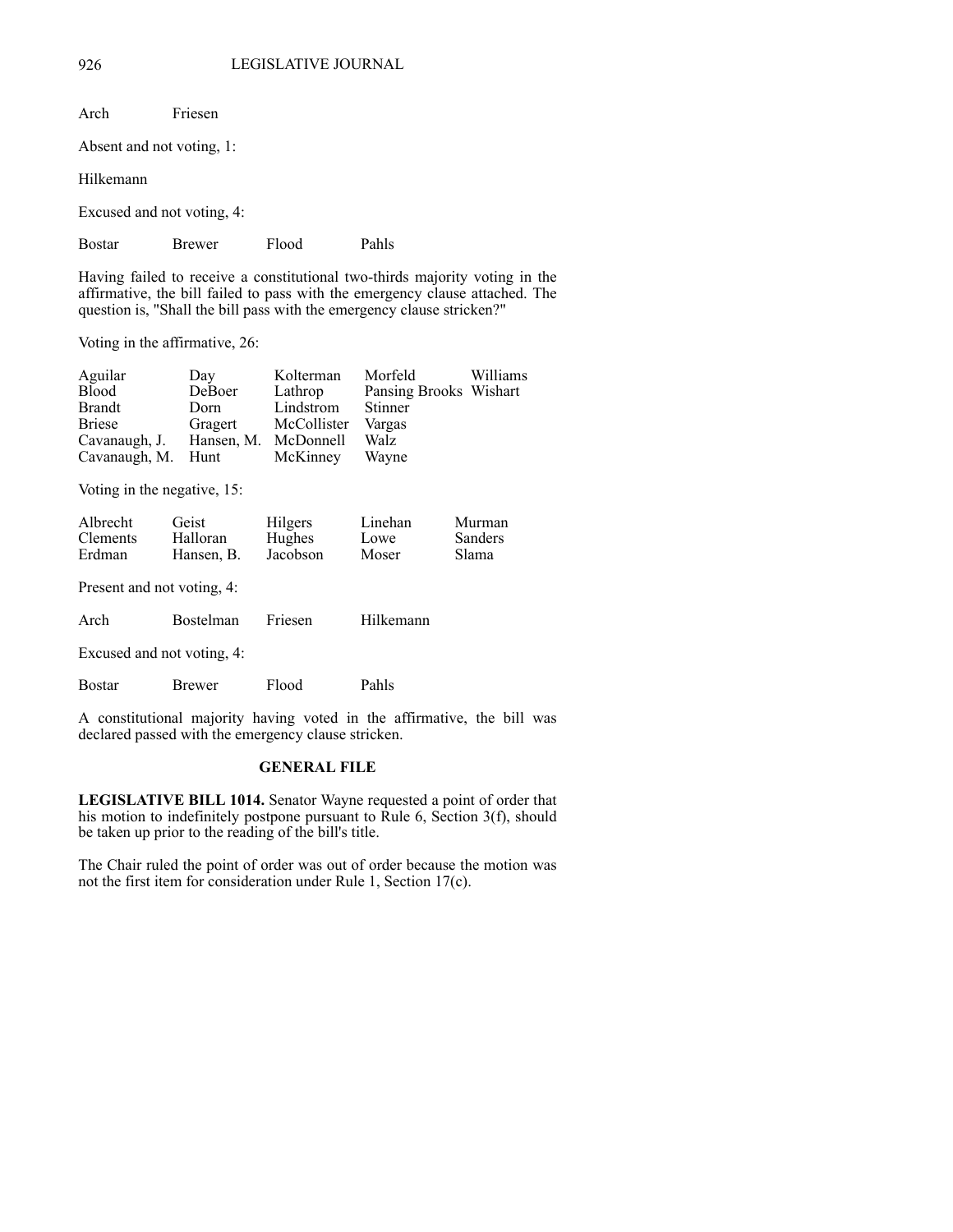Senator Wayne challenged the ruling of the Chair. The question is, "Shall the Chair be overruled?"

Voting in the affirmative, 9:

| Blood             | Cavanaugh, M. Hansen, M. McKinney Wayne |      |      |  |
|-------------------|-----------------------------------------|------|------|--|
| Cavanaugh, J. Day |                                         | Hunt | Walz |  |

Voting in the negative, 31:

| Aguilar                    | Dorn       | Hilgers   | McCollister    | Stinner  |  |  |
|----------------------------|------------|-----------|----------------|----------|--|--|
| Albrecht                   | Erdman     | Hughes    | McDonnell      | Williams |  |  |
| Arch                       | Friesen    | Jacobson  | Moser          | Wishart  |  |  |
| <b>Bostelman</b>           | Geist      | Kolterman | Murman         |          |  |  |
| <b>Brandt</b>              | Gragert    | Lindstrom | Pansing Brooks |          |  |  |
| <b>Briese</b>              | Halloran   | Linehan   | Sanders        |          |  |  |
| Clements                   | Hansen, B. | Lowe      | Slama          |          |  |  |
| Present and not voting, 5: |            |           |                |          |  |  |
| DeBoer                     | Hilkemann  | Lathrop   | Morfeld        | Vargas   |  |  |
| Excused and not voting, 4: |            |           |                |          |  |  |
| <b>Bostar</b>              | Brewer     | Flood     | Pahls          |          |  |  |

The Wayne motion to overrule the Chair failed with 9 ayes, 31 nays, 5 present and not voting, and 4 excused and not voting.

The Chair was sustained.

Committee [AM2330,](https://www.nebraskalegislature.gov/FloorDocs/107/PDF/AM/AM2330.pdf) found on page 898, was offered.

Senator Arch offered his amendment, **[AM2508](https://www.nebraskalegislature.gov/FloorDocs/107/PDF/AM/AM2508.pdf)**, found on page 916, to the committee amendment.

# **SENATOR HUGHES PRESIDING**

# **SPEAKER HILGERS PRESIDING**

Pending.

# **COMMITTEE REPORT(S)**

Enrollment and Review

**LEGISLATIVE BILL 1073.** Correctly Enrolled.

(Signed) Terrell McKinney, Chairperson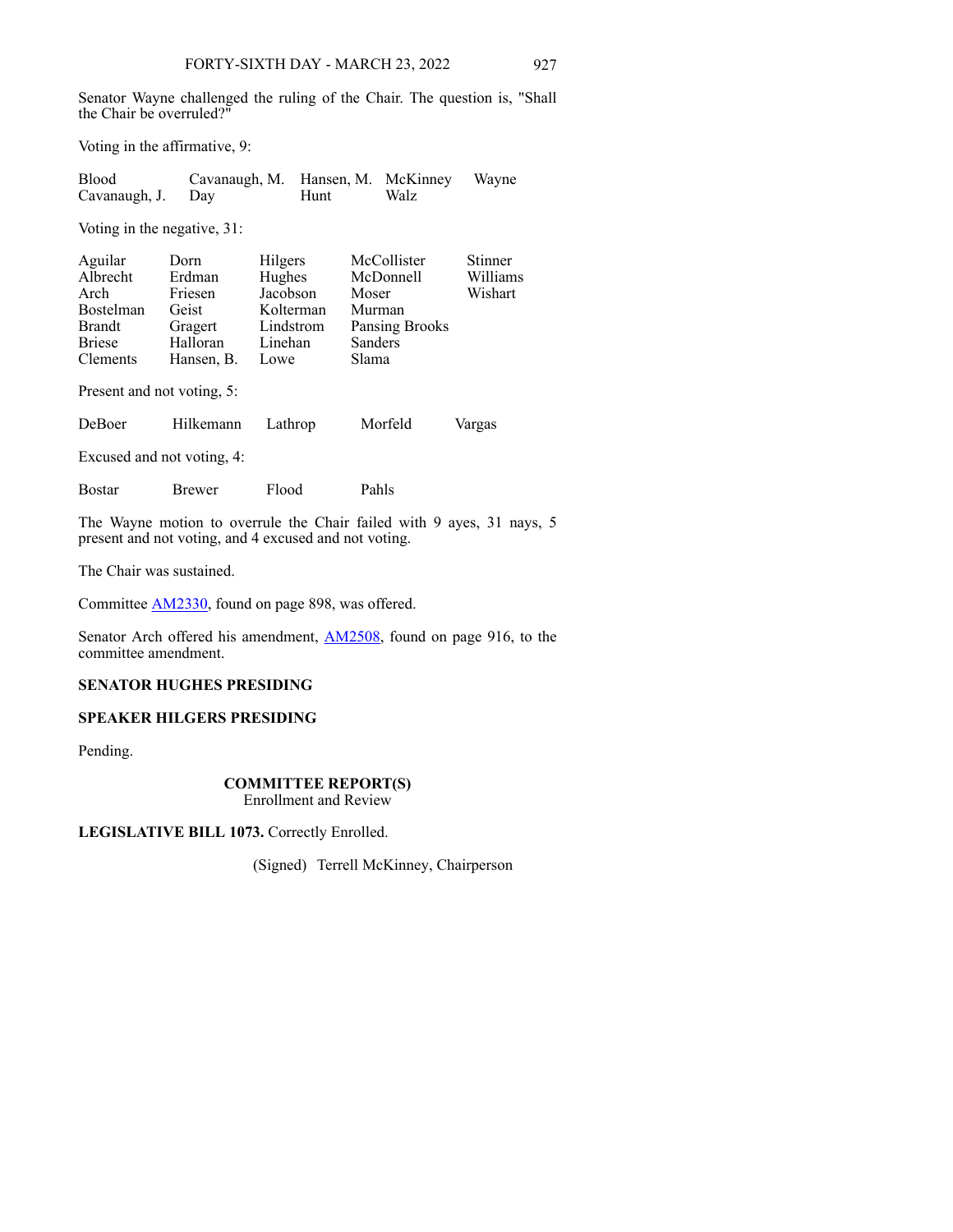#### 928 LEGISLATIVE JOURNAL

#### **RESOLUTION(S)**

Pursuant to Rule 4, Sec. 5(b), LRs 331, 332, 334, and 336 were adopted.

#### **SPEAKER SIGNED**

While the Legislature was in session and capable of transacting business, the Speaker signed the following: LB1073 and LRs 331, 332, 334, and 336.

# **GENERAL FILE**

**LEGISLATIVE BILL 1014.** Senator Arch renewed his amendment, [AM2508](https://www.nebraskalegislature.gov/FloorDocs/107/PDF/AM/AM2508.pdf), found on page 916 and considered in this day's Journal, to the committee amendment.

The Arch amendment was adopted with 39 ayes, 0 nays, 5 present and not voting, and 5 excused and not voting.

Pending.

## **AMENDMENT(S) - Print in Journal**

Senator Sanders filed the following amendment to LB853: [AM2371](https://www.nebraskalegislature.gov/FloorDocs/107/PDF/AM/AM2371.pdf)

(Amendments to Standing Committee amendments, AM1601)

1 1. Strike the original sections and all amendments thereto and

- 2 insert the following new sections:
- 3 Section 1. Section 77-3506, Revised Statutes Cumulative Supplement,
- 4 2020, is amended to read:
- 5 77-3506 (1) All homesteads in this state shall be assessed for
- 6 taxation the same as other property, except that:
- 7 (a) There there shall be exempt from taxation, on any homestead
- 8 described in  $subdivision (2)(a)$ , (b), (c), (d), (e), or (f) subsection
- 9 (2) of this section, one hundred percent of the exempt amount; and .
- 10 (b) There shall be exempt from taxation, on any homestead described
- 11 in subdivision  $(2)(g)$  of this section, an amount equal to the exempt
- 12 amount multiplied by the applicable percentage from subsection  $\overline{(3)}$  of
- 13 this section. Such percentage shall be based on the disability percentage
- 14 of the veteran.
- 15 (2) The exemption described in subsection (1) of this section shall
- 16 apply to homesteads of:
- $17$  (a) A veteran who was discharged or otherwise separated with a
- 18 characterization of honorable or general (under honorable conditions),
- 19 who is drawing compensation from the United States Department of Veterans
- 20 Affairs because of a one hundred percent service-connected permanent
- 21 disability, and who is not eligible for total exemption under sections
- 22 77-3526 to 77-3528;
- 23 (b) An an unremarried surviving spouse of such a veteran described
- 24 in subdivision  $(2)(a)$  of this section, or a surviving spouse of such a
- 25 veteran who remarries after attaining the age of fifty-seven years;
- 26 (c) A veteran who was discharged or otherwise separated with a
- 1 characterization of honorable or general (under honorable conditions),
- 2 who is drawing compensation from the United States Department of Veterans
- 3 Affairs because of a one hundred percent service-connected temporary
- 4 disability, and who is not eligible for total exemption under sections
-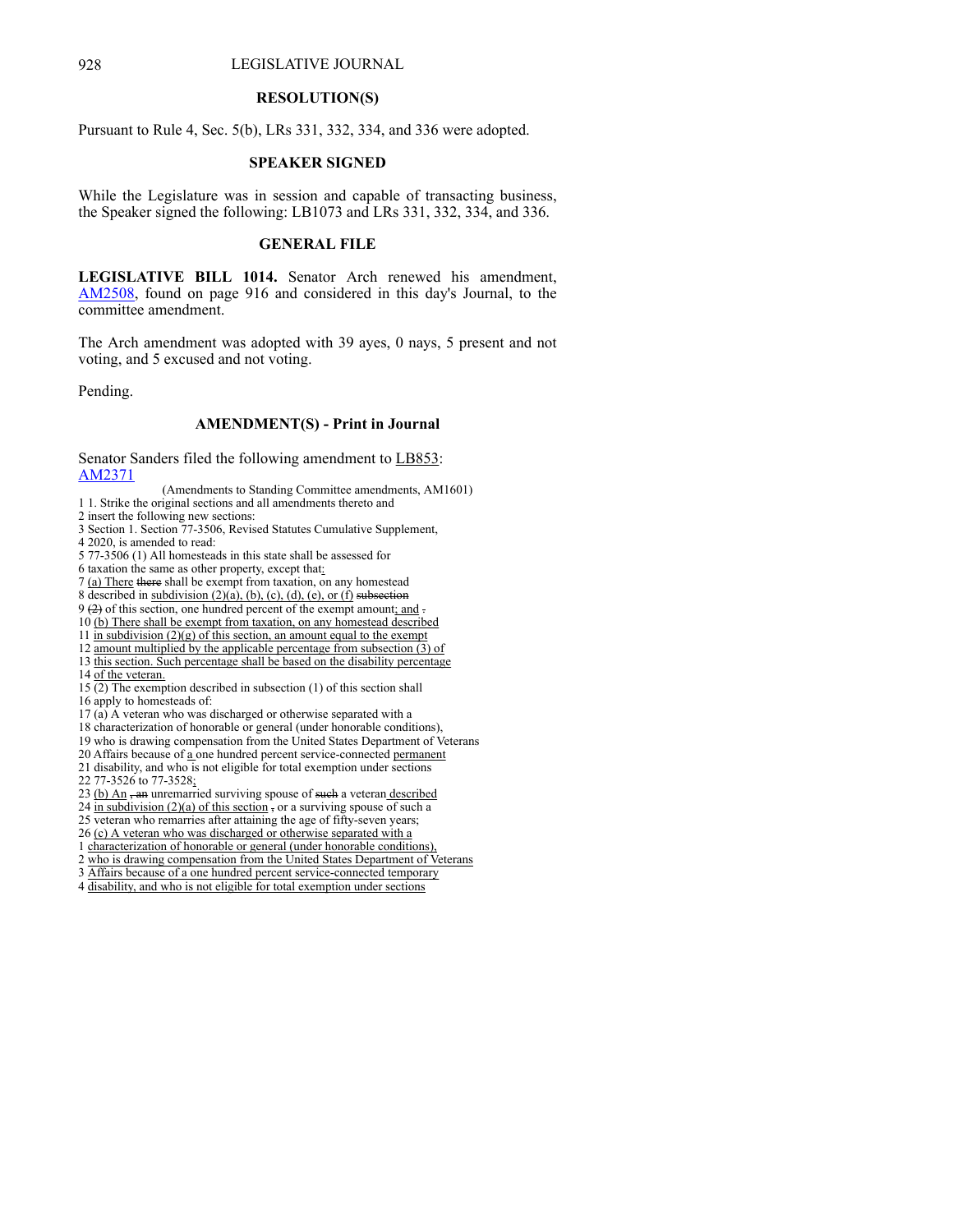5 77-3526 to 77-3528, an unremarried surviving spouse of such a veteran, or 6 a surviving spouse of such a veteran who remarries after attaining the 7 age of fifty-seven years; 8 (d) (b) An unremarried surviving spouse of any veteran, including a 9 veteran other than a veteran described in section 80-401.01, who was 10 discharged or otherwise separated with a characterization of honorable or 11 general (under honorable conditions) and who died because of a service-12 connected disability or a surviving spouse of such a veteran who 13 remarries after attaining the age of fifty-seven years; 14  $(e)$  (e) An unremarried surviving spouse of a serviceman or 15 servicewoman, including a veteran other than a veteran described in 16 section 80-401.01, whose death while on active duty was service-connected 17 or a surviving spouse of such a serviceman or servicewoman who remarries 18 after attaining the age of fifty-seven years; and 19  $(f)$  (d) An unremarried surviving spouse of a serviceman or 20 servicewoman who died while on active duty during the periods described 21 in section 80-401.01 or a surviving spouse of such a serviceman or 22 servicewoman who remarries after attaining the age of fifty-seven years; 23 and -24 (g) Beginning January 1, 2023, a veteran who was discharged or 25 otherwise separated with a characterization of honorable or general 26 (under honorable conditions), who is drawing compensation from the United 27 States Department of Veterans Affairs because the veteran is at least 28 fifty percent disabled but less than one hundred percent disabled due to 29 a service-connected disability, and who is not eligible for total 30 exemption under sections 77-3526 to 77-3528, an unremarried surviving 31 spouse of such a veteran, or a surviving spouse of such a veteran who 1 remarries after attaining the age of fifty-seven years. 2 (3) For a claimant described in subdivision  $(2)(g)$  of this section, 3 the exempt amount shall be multiplied by the percentage in Column B which 4 corresponds with the veteran's disability percentage in Column A in the 5 table found in this subsection. 6 Column A Column B Disability Percentage **Percentage To Apply To** 8 Of Veteran Exempt Amount 9 At least 90% but less than 100% disabled 90 10 At least 80% but less than 90% disabled 80 11 At least  $70\%$  but less than  $80\%$  disabled  $70$ 12 At least  $60\%$  but less than  $70\%$  disabled  $60$ 13  $\overline{\text{At}}$  least  $\overline{50\%}$  but less than  $\overline{60\%}$  disabled  $\overline{50}$ 14  $\overline{(4)}$   $\overline{(3)}$  Application for exemption under subdivision (2)(a) of this 15 section shall be required once every five years and shall include 16 certification of the status described in subdivision  $(2)(a)$  set forth 17 subsection (2) of this section from the United States Department of 18 Veterans Affairs. Application for exemption under subdivision (2)(b), 19 (c), (d), (e), (f), or (g) of this section shall be required annually and 20 shall include certification of the status described in subdivision (2) 21 (b), (c), (d), (e), (f), or (g) of this section from the United States 22 Department of Veterans Affairs, except that such certification of status 23 shall only be required once every five years Such certification shall not 24 be required in succeeding years if no change in status has occurred, 25 except that the county assessor or the Tax Commissioner may 26 certification to verify that no change in status has occurred. 27 Sec. 2. Section 77-3512, Revised Statutes Supplement, 2021, is 28 amended to read: 29 77-3512 (1) It shall be the duty of each owner who wants a

30 homestead exemption under section 77-3506, 77-3507, or 77-3508 to file an

1 application therefor with the county assessor of the county in which the

2 homestead is located after February 1 and on or before June 30 of each

3 year. Failure to do so shall constitute a waiver of the exemption for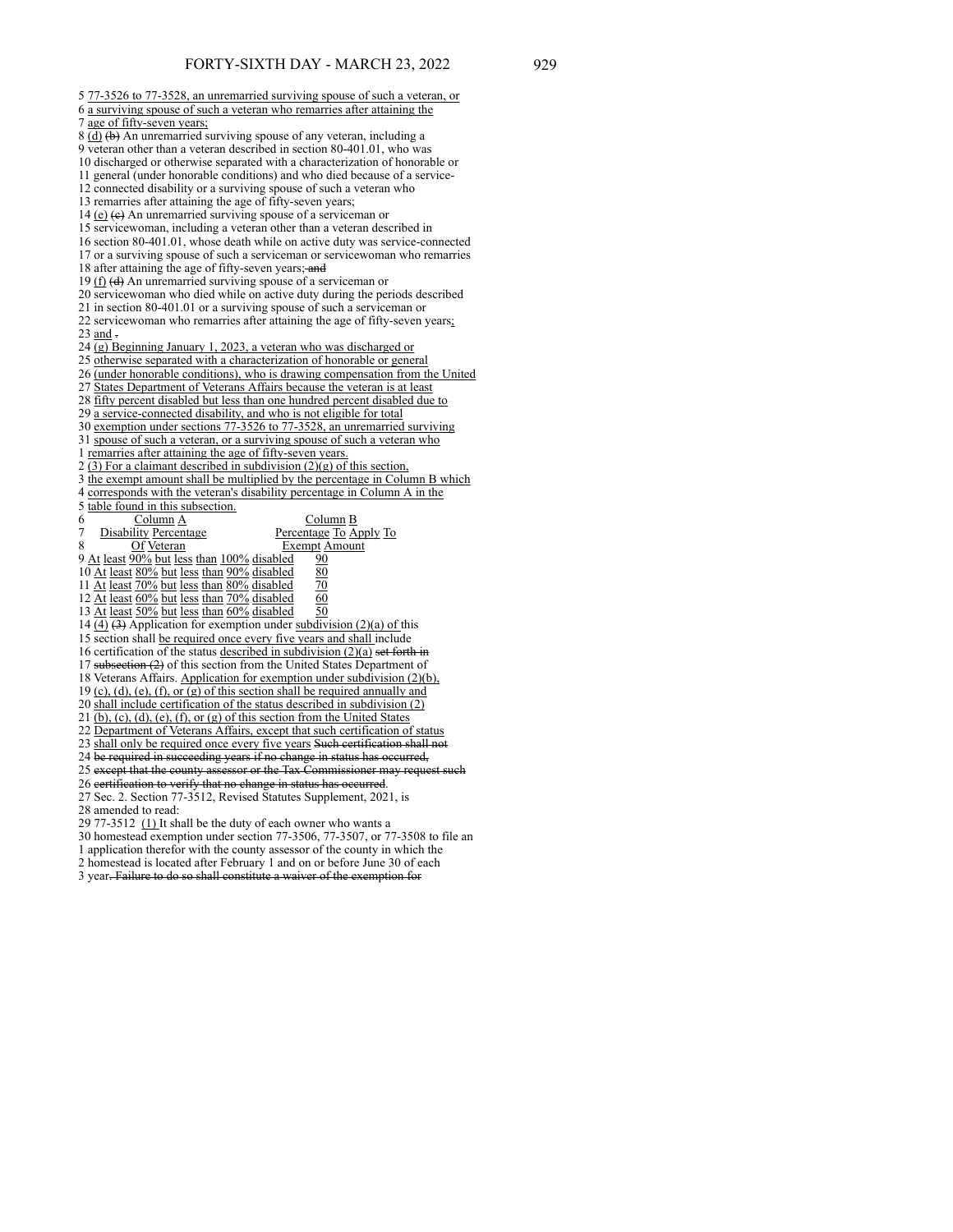4 that year, except that: 5 (a)  $(1)$  The county board of the county in which the homestead is 6 located may, by majority vote, extend the deadline for an applicant to on 7 or before July 20. An extension shall not be granted to an applicant who 8 received an extension in the immediately preceding year; 9 (b) (2) An owner may file a late application pursuant to section 10 77-3514.01 if he or she includes documentation of a medical condition 11 which impaired the owner's ability to file the application in a timely 12 manner: and 13  $(c)$  (3) An owner may file a late application pursuant to section 14 77-3514.01 if he or she includes a copy of the death certificate of a 15 spouse who died during the year for which the exemption is requested; . 16 (d) A veteran qualifying for a homestead exemption under subdivision  $17 \overline{(2)}$ (a) of section  $77\overline{-3506}$  shall only be required to file an application 18 once every five years; and 19 (e) If a veteran who has been granted a homestead exemption under 20 subdivision (2)(a) of section 77-3506 dies during the five-year exemption 21 period, the surviving spouse of such veteran shall continue to receive 22 such exemption for the remainder of the five-year exemption period. After 23 the expiration of the five-year exemption period, the surviving spouse 24 shall be required to file for an exemption under subdivision  $(2)(\bar{b})$  of 25 section 77-3506 on an annual basis. 26 (2) Failure to file an application as required in subsection (1) of 27 this section shall constitute a waiver of the exemption for the year in 28 which the failure occurred. 29 Sec. 3. Section 77-3513, Reissue Revised Statutes of Nebraska, is 30 amended to read: 31 77-3513 The county assessor shall mail a notice on or before April 1 1 to claimants who are the owners of a homestead which was granted an 2 exemption under section 77-3506, 77-3507, or 77-3508 and who are required 3 to refile for such exemption in the current preceding year unless the 4 claimant has already filed the application for the current year or the 5 county assessor has reason to believe there has been a change of 6 circumstances so that the claimant no longer qualifies. The notice shall 7 include the claimant's name, the application deadlines for the current 8 year, a list of documents that must be filed with the application, and 9 the county assessor's office address and telephone number. 10 Sec. 4. Section 77-3522, Reissue Revised Statutes of Nebraska, is 11 amended to read: 12 77-3522 (1) Any person who makes any false or fraudulent claim for 13 exemption or any false statement or false representation of a material 14 fact in support of such claim or any person who knowingly assists another 15 in the preparation of any such false or fraudulent claim or enters into 16 any collusion with another by the execution of a fictitious deed or other 17 instrument for the purpose of obtaining unlawful exemption under sections 18 77-3501 to 77-3529 shall be guilty of a Class II misdemeanor and shall be 19 subject to a forfeiture of any such exemption for a period of two years 20 from the date of conviction. Any person who shall make an oath or 21 affirmation to any false or fraudulent application for homestead 22 exemption knowing the same to be false or fraudulent shall be guilty of a 23 Class I misdemeanor. 24 (2) In addition to the penalty provided in subsection (1) of this 25 section, if any person (a) files a claim for exemption as provided in 26 section 77-3506, 77-3507, or 77-3508 which is excessive due to 27 misstatements by the owner filing such claim or (b) fails to notify the 28 county assessor of a change in status of a veteran qualifying for a 29 homestead exemption under subdivision (2)(a) of section 77-3506 which 30 affected all or a portion of the exemption period, including a change in 31 rating, a transfer of the property, or the death of the veteran, the 1 claim may be disallowed in full and, if the claim has been allowed, an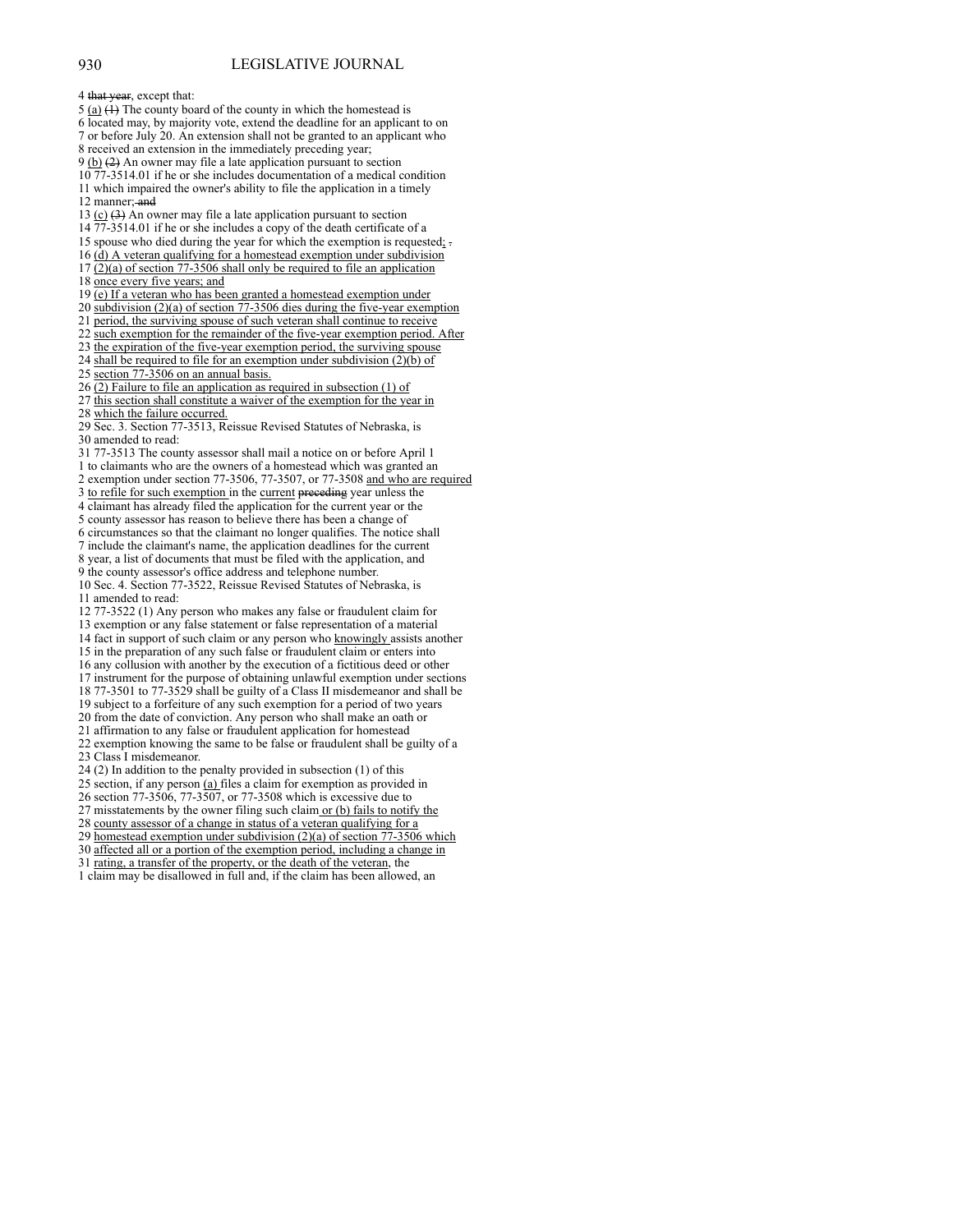2 amount equal to the amount of taxes lawfully due during the applicable 3 exemption period but not paid by reason of such unlawful and improper 4 allowance of homestead exemption shall be due and shall upon entry of the 5 amount thereof on the books of the county treasurer be a lien on such 6 property until paid and a penalty equal to the amount of taxes lawfully 7 due but claimed for exemption shall be assessed. Any amount paid to 8 satisfy a lien imposed pursuant to this subsection shall be paid to the 9 county treasurer in the same manner that other property taxes are paid, 10 and the county treasurer shall remit such amount to the State Treasurer 11 for credit to the General Fund. Any penalty collected pursuant to this 12 subsection shall be retained by the county in which such penalty is 13 assessed. 14 (3) For any veteran claiming a homestead exemption under subdivision 15 (2)(a) of section 77-3506, the county assessor may revoke such exemption 16 back to the date on which the county assessor has reason to believe that 17 the exemption was improper upon notice to the veteran of the revocation. 18 The veteran may then provide evidence in favor of receiving the exemption 19 to the county assessor, and the county assessor may revise any revocation 20 based on such evidence. Any decision of the county assessor to revoke a 21 homestead exemption under this subsection may be appealed to the county 22 board within thirty days after the decision. The county board may reverse

23 or modify the revocation if there is clear and convincing evidence that

24 the veteran qualified for the exemption for a particular period of time.

- 25 (4) Any additional taxes or penalties imposed pursuant to this
- 26 section may be appealed in the same manner as appeals are made under 27 section 77-3519.
- 28 Sec. 5. This act becomes operative on January 1, 2023.
- 29 Sec. 6. Original sections 77-3513 and 77-3522, Reissue Revised
- 30 Statutes of Nebraska, section 77-3506, Revised Statutes Cumulative

31 Supplement, 2020, and section 77-3512, Revised Statutes Supplement, 2021, 1 are repealed.

Senator Flood filed the following amendment to LB709: [AM2521](https://www.nebraskalegislature.gov/FloorDocs/107/PDF/AM/AM2521.pdf)

(Amendments to Standing Committee amendments, AM1936)

1 1. On page 7, after line 30 insert the following new subsection:

2 "(5) This section does not apply to any occupation regulated by the

3 Board of Engineers and Architects or the State Real Estate Commission.".

4 2. On page 12, line 30, after the second comma insert "the Board of

- 5 Engineers and Architects, the State Real Estate Commission,".
- 6 3. On page 18, after line 18 insert the following new subsection:

7 "(10) This section does not apply to any occupation regulated by the 8 Board of Engineers and Architects or the State Real Estate Commission.".

Senator M. Hansen filed the following amendment to LB919: [FA142](https://www.nebraskalegislature.gov/FloorDocs/107/PDF/AM/FA142.pdf)

Amend AM2513: Strike Section 6 and renumber accordingly.

Senator M. Hansen filed the following amendment to LB919: [FA143](https://www.nebraskalegislature.gov/FloorDocs/107/PDF/AM/FA143.pdf)

Amend AM2513: Strike Section 5 and renumber accordingly.

Senator M. Hansen filed the following amendment to LB919: [FA144](https://www.nebraskalegislature.gov/FloorDocs/107/PDF/AM/FA144.pdf)

Strike Sections 1 and 2, and renumber accordingly.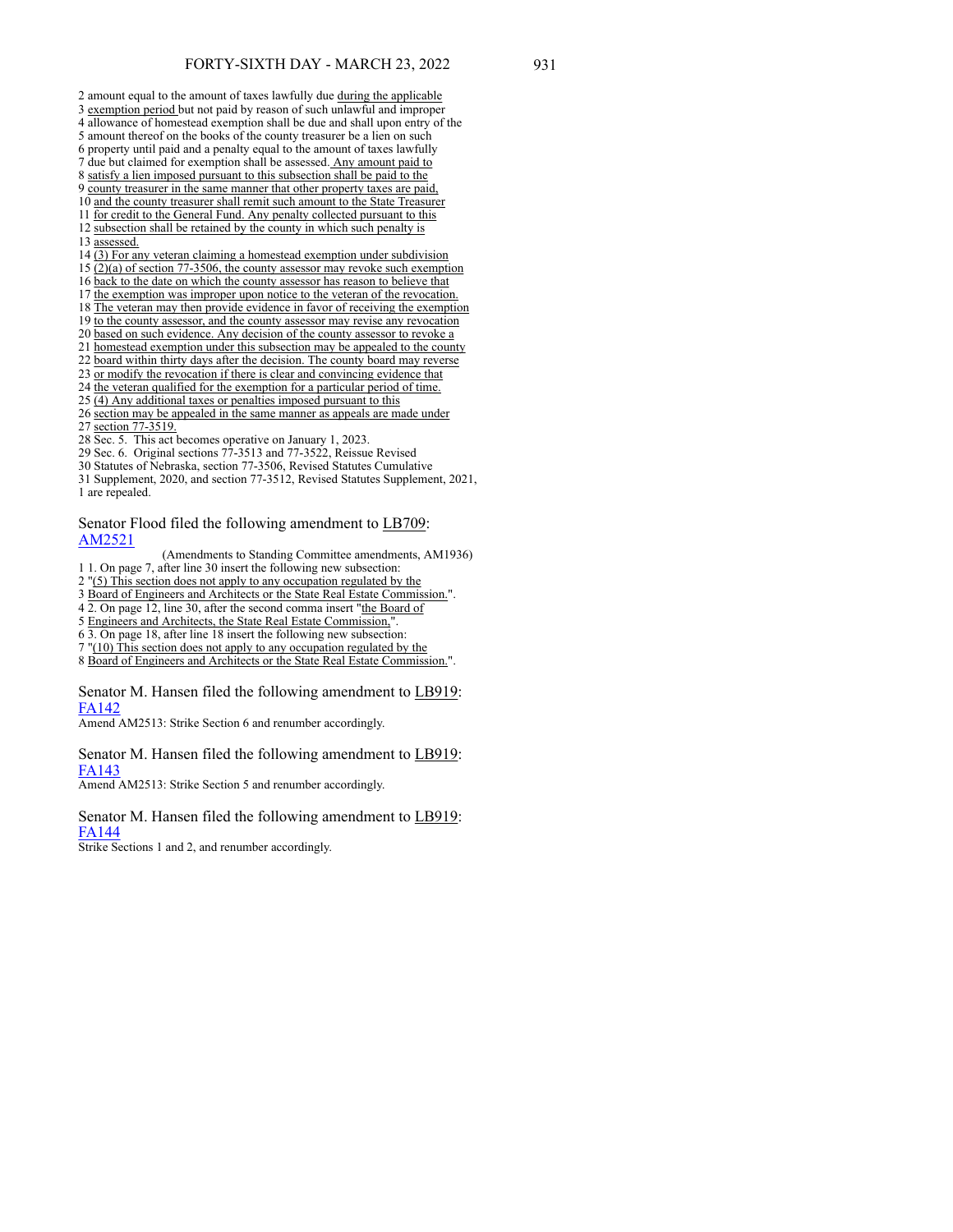Senator M. Hansen filed the following amendment to LB919: [FA145](https://www.nebraskalegislature.gov/FloorDocs/107/PDF/AM/FA145.pdf)

Strike Sections 3 and 4 and renumber accordingly.

#### **RESOLUTION(S)**

## **LEGISLATIVE RESOLUTION 351.** Introduced by Clements, 2.

PURPOSE: The purpose of this resolution is to propose an interim study to evaluate the feasibility of the construction, operation, and maintenance of public river port facilities on Nebraska waterways. This study shall include, but not be limited to:

 (1) Examining the feasibility and logistics of the construction of public port facilities on Nebraska waterways, including the Missouri River;

 (2) Reviewing the public benefits of the operation of public port facilities on Nebraska waterways;

 (3) Determining whether commercial transport of goods along Nebraska waterways generates economic benefits to Nebraska citizens;

 (4) Studying environmental, public safety, and administrative issues associated with the operation of public port facilities;

 (5) Examining funding opportunities to construct and operate public port facilities; and

 (6) Reviewing related state statutes and local ordinances impacting the construction, operation, and maintenance of public port facilities on Nebraska waterways.

 NOW, THEREFORE, BE IT RESOLVED BY THE MEMBERS OF THE ONE HUNDRED SEVENTH LEGISLATURE OF NEBRASKA, SECOND SESSION:

 1. That the Transportation and Telecommunications Committee of the Legislature shall be designated to conduct an interim study to carry out the purposes of this resolution.

 2. That the committee shall upon the conclusion of its study make a report of its findings, together with its recommendations, to the Legislative Council or Legislature.

Referred to the Executive Board.

# **EXPLANATION(S) OF VOTE(S)**

Had I been present, I would have voted "nay" on final passage of LB1073.

(Signed) Michael Flood

### **SENATOR HUGHES PRESIDING**

## **GENERAL FILE**

**LEGISLATIVE BILL 1014.** Senator Albrecht offered her amendment, [AM2495](https://www.nebraskalegislature.gov/FloorDocs/107/PDF/AM/AM2495.pdf), found on page 915, to the committee amendment.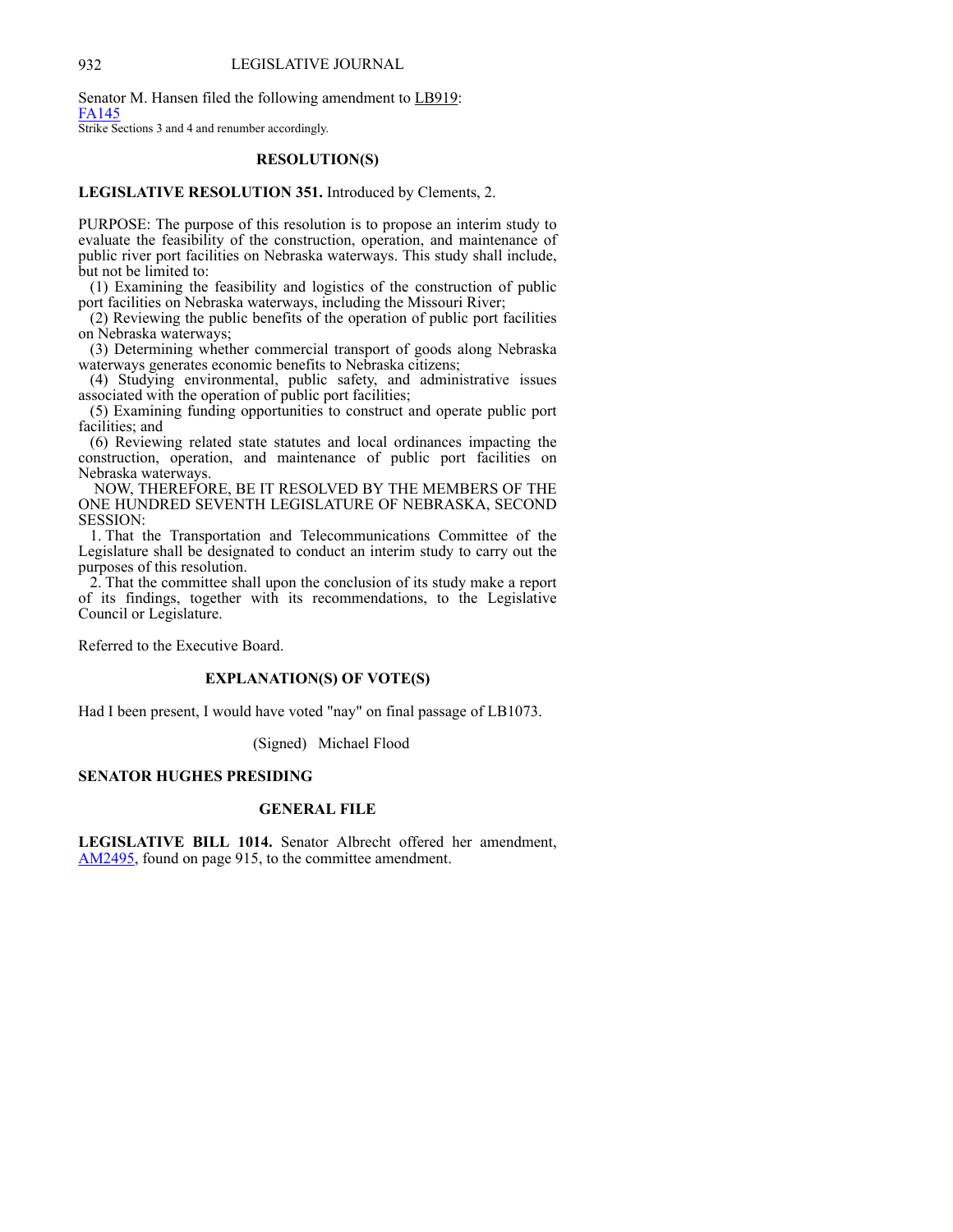#### **SENATOR ARCH PRESIDING**

Pending.

# **PRESENTED TO THE GOVERNOR**

Presented to the Governor on March 23, 2022, at 11:09 a.m. was the following: LB1073.

> (Signed) Jamie Leishman Clerk of the Legislature's Office

#### **RESOLUTION(S)**

**LEGISLATIVE RESOLUTION 352.** Introduced by Murman, 38.

 WHEREAS, the 2022 Nebraska School Activities Association State Wrestling Tournament was held from February 17 through February 19 at the CHI Health Center Omaha; and

 WHEREAS, senior Levi Kerner wrestled for the Arapahoe-Holbrook High School wrestling team coached by Brandon Mues; and

WHEREAS, Levi won the Class D 285-pound championship match; and

 WHEREAS, Levi also medaled in his previous two visits to the state tournament. He placed third in his sophomore year and fourth in his junior year; and

 WHEREAS, Levi currently holds his school record for career wins at 166; and

 WHEREAS, the Legislature recognizes the academic, athletic, and artistic achievements of the youth of our state.

 NOW, THEREFORE, BE IT RESOLVED BY THE MEMBERS OF THE ONE HUNDRED SEVENTH LEGISLATURE OF NEBRASKA, SECOND SESSION:

 1. That the Legislature congratulates Levi Kerner on winning the 2022 Class D 285-pound State Wrestling Championship.

 2. That copies of this resolution be sent to Arapahoe-Holbrook High School, coach Brandon Mues, and Levi Kerner.

## Laid over.

**LEGISLATIVE RESOLUTION 353.** Introduced by Friesen, 34.

 WHEREAS, Nebraskans for the Arts annually presents the NebraskARTS Award which recognizes select schools or school districts that make notable and worthwhile contributions to the arts and arts education in the State of Nebraska; and

 WHEREAS, Central City Public Schools demonstrates a high education standard and provides all its students the opportunity to enjoy, excel, and learn through the arts; and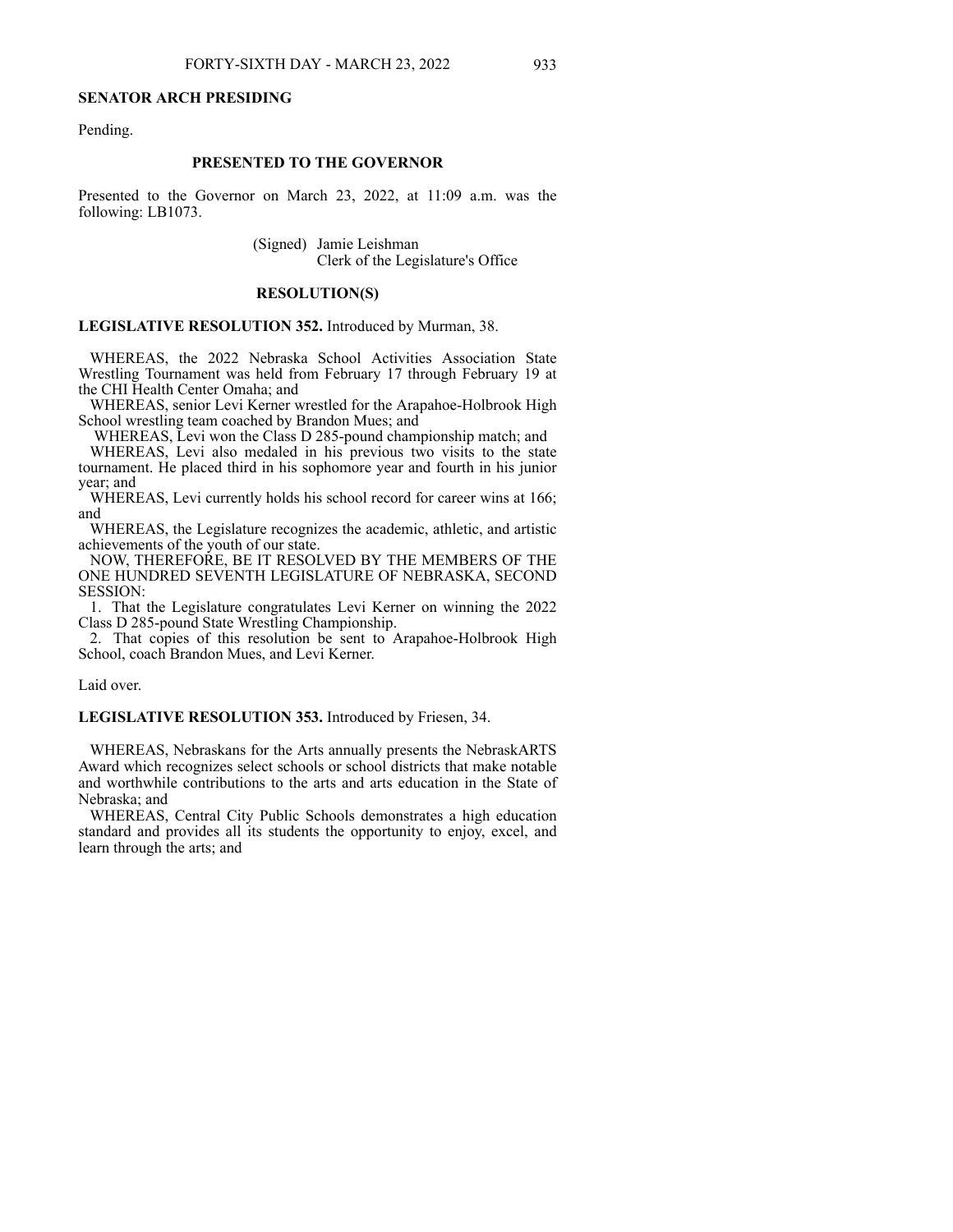WHEREAS, Central City Public Schools provides numerous opportunities for students to improve their craft and share their talent and hard work with their community and surrounding areas; and

 WHEREAS, the Legislature recognizes the academic, athletic, and artistic achievements of the youth of our state.

 NOW, THEREFORE, BE IT RESOLVED BY THE MEMBERS OF THE ONE HUNDRED SEVENTH LEGISLATURE OF NEBRASKA, SECOND SESSION:

 1. That the Legislature congratulates Central City Public Schools for receiving the 2021-22 NebraskARTS Award.

 2. That a copy of this resolution be sent to the Central City Public Schools superintendent on behalf of the students, teachers, staff, and parents of Central City Public Schools.

Laid over.

# **RECESS**

At 12:02 p.m., on a motion by Senator Brandt, the Legislature recessed until 1:00 p.m.

# **AFTER RECESS**

The Legislature reconvened at 1:00 p.m., Senator Arch presiding.

# **ROLL CALL**

The roll was called and all members were present except Senator Pahls who was excused; and Senators Bostar, Bostelman, Briese, J. Cavanaugh, M. Cavanaugh, Day, B. Hansen, Hilkemann, Hunt, McCollister, Morfeld, Pansing Brooks, Slama, Stinner, Vargas, Wayne, and Wishart who were excused until they arrive.

## **GENERAL FILE**

**LEGISLATIVE BILL 1014.** Senator Albrecht renewed her amendment, [AM2495](https://www.nebraskalegislature.gov/FloorDocs/107/PDF/AM/AM2495.pdf), found on page 915 and considered in this day's Journal, to the committee amendment.

Senator Albrecht withdrew her amendment.

Senator DeBoer offered her amendment, [AM2472](https://www.nebraskalegislature.gov/FloorDocs/107/PDF/AM/AM2472.pdf), found on page 905, to the committee amendment.

The DeBoer amendment was adopted with 43 ayes, 0 nays, 4 present and not voting, and 2 excused and not voting.

Senator Hunt offered her amendment, **[AM2446](https://www.nebraskalegislature.gov/FloorDocs/107/PDF/AM/AM2446.pdf)**, found on page 906, to the committee amendment.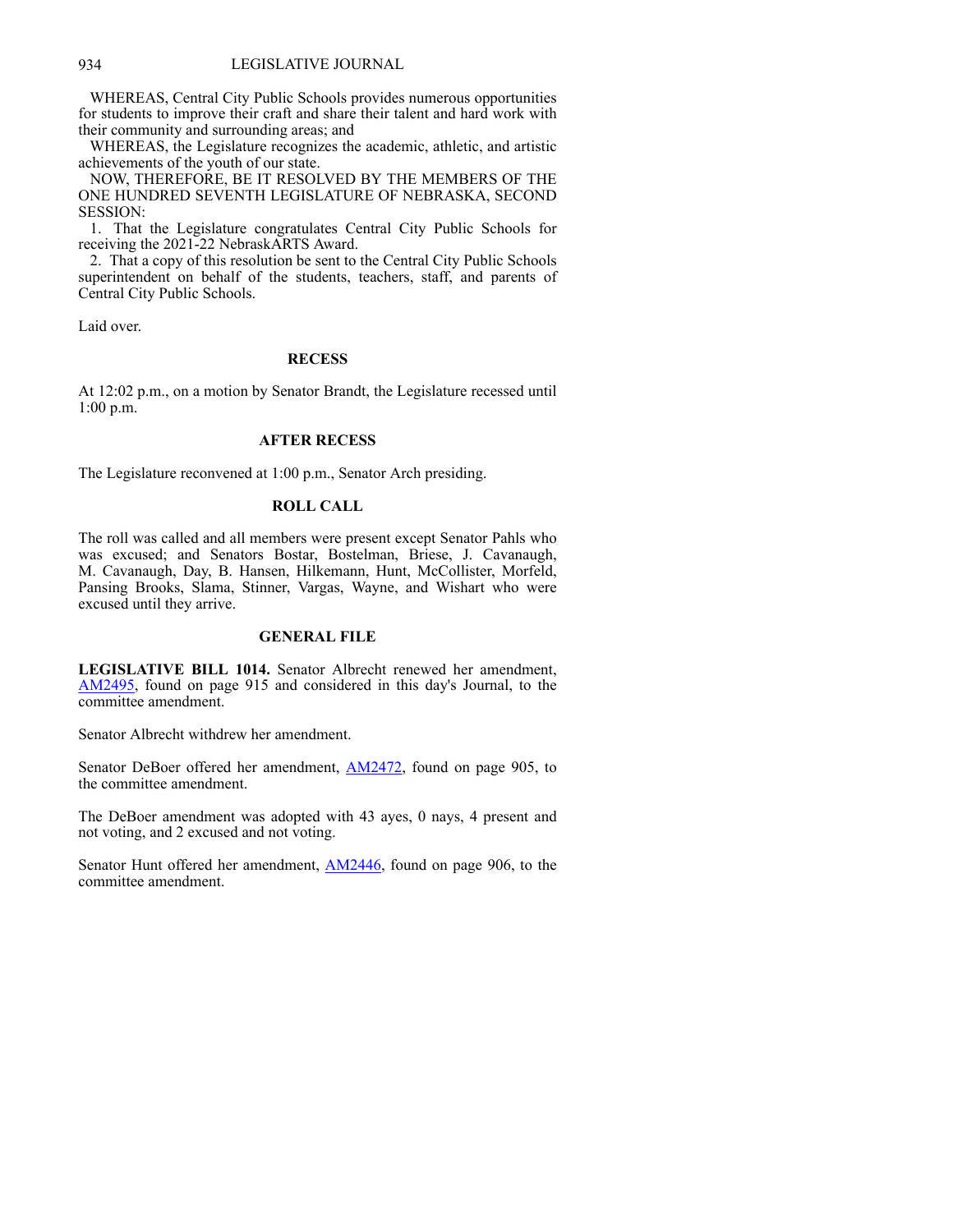# **SENATOR HUGHES PRESIDING**

Senator Hunt withdrew her amendment.

Pending.

#### **AMENDMENT(S) - Print in Journal**

Senator Morfeld filed the following amendment to LB1012: [AM2541](https://www.nebraskalegislature.gov/FloorDocs/107/PDF/AM/AM2541.pdf)

(Amendments to Standing Committee amendments, AM2000) 1 1. On page 1, line 15, strike "state's".

Senator M. Cavanaugh filed the following amendment to LB1023: [AM2546](https://www.nebraskalegislature.gov/FloorDocs/107/PDF/AM/AM2546.pdf)

(Amendments to AM2300)

1 1. On page 2, strike lines 19 through 31. 2 2. On page 3, strike lines 1 through 7; in line 8 strike "(12)" and 3 insert  $"(\underline{9})"$ ; in line 13 strike " $(13)$ " and insert " $(10)$ "; and in line 19 4 strike " $(14)$ " and insert " $(11)$ ".

#### **RESOLUTION(S)**

**LEGISLATIVE RESOLUTION 354.** Introduced by McDonnell, 5.

PURPOSE: The purpose of this resolution is to propose an interim study to examine the educational experiences and outcomes of youth in foster care. The study shall include, but not be limited to, a consideration of the following:

 (1) National and best practices related to educational opportunities for youth in foster care;

 (2) The known challenges of youth in foster care in regards to educational attainment;

 (3) The status of the state's current system of support for youth in foster care in regards to their educational goals;

 (4) Racial, economic, and geographic disparities that exist in educational attainment for youth in foster care;

 (5) Potential programs to address challenges in educational success for youth in foster care, particularly the foster care full ride program;

 (6) The landscape of educational opportunities for youth in foster care including community colleges, universities, state colleges, and career and technical training programs;

 (7) Other state efforts to support youth in foster care and their educational goals; and

 (8) Potential statutory or administrative changes that would support improved outcomes in education for youth in foster care.

 NOW, THEREFORE, BE IT RESOLVED BY THE MEMBERS OF THE ONE HUNDRED SEVENTH LEGISLATURE OF NEBRASKA, SECOND SESSION: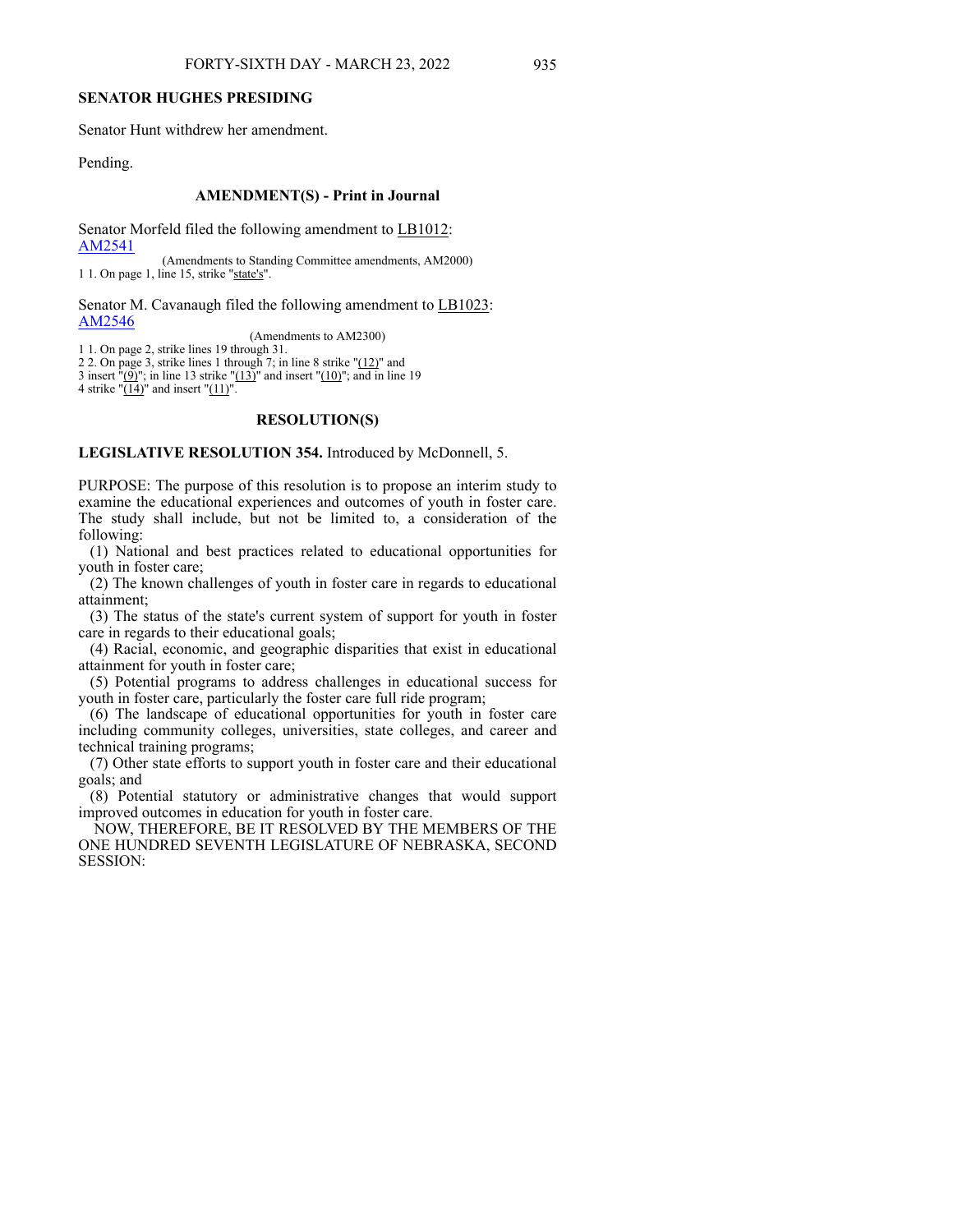#### 936 LEGISLATIVE JOURNAL

 1. That the Education Committee of the Legislature shall be designated to conduct an interim study to carry out the purposes of this resolution.

 2. That the committee shall upon the conclusion of its study make a report of its findings, together with its recommendations, to the Legislative Council or Legislature.

Referred to the Executive Board.

**LEGISLATIVE RESOLUTION 355.** Introduced by Bostelman, 23; Brewer, 43; Wayne, 13.

PURPOSE: The purpose of this resolution is to propose an interim study to examine and review Chapter 70 of the Nebraska Revised Statutes in order to update and modernize language and determine if any updates or revisions are necessary. The study shall include, but not to be limited to, an examination of:

(1) Statutes relating to electric generation and transmission;

 (2) Statutes governing the approval of and decommissioning of electric generation facilities;

(3) Statutes governing the Nebraska Power Review Board; and

 (4) Adherence by public power suppliers to the laws and policies of the state.

 NOW, THEREFORE, BE IT RESOLVED BY THE MEMBERS OF THE ONE HUNDRED SEVENTH LEGISLATURE OF NEBRASKA, SECOND SESSION:

 1. That the Natural Resources Committee of the Legislature shall be designated to conduct an interim study to carry out the purpose of this resolution.

 2. That the committee shall upon the conclusion of its study make a report of its findings, together with its recommendations, to the Legislative Council or Legislature.

Referred to the Executive Board.

**LEGISLATIVE RESOLUTION 356.** Introduced by Kolterman, 24.

 WHEREAS, on April 29, 2022, the city of Seward will be hosting their fiftieth annual Arbor Day celebration; and

 WHEREAS, the city of Seward has planted approximately one hundred ceremonial trees over the past five decades celebrating the holiday; and

 WHEREAS, the city of Seward has been named an official "Tree City USA" by the Arbor Day Foundation for the last four decades; and

 WHEREAS, the Seward General Federation of Women's Club sponsors an annual Arbor Day planting program.

 NOW, THEREFORE, BE IT RESOLVED BY THE MEMBERS OF THE ONE HUNDRED SEVENTH LEGISLATURE OF NEBRASKA, SECOND SESSION: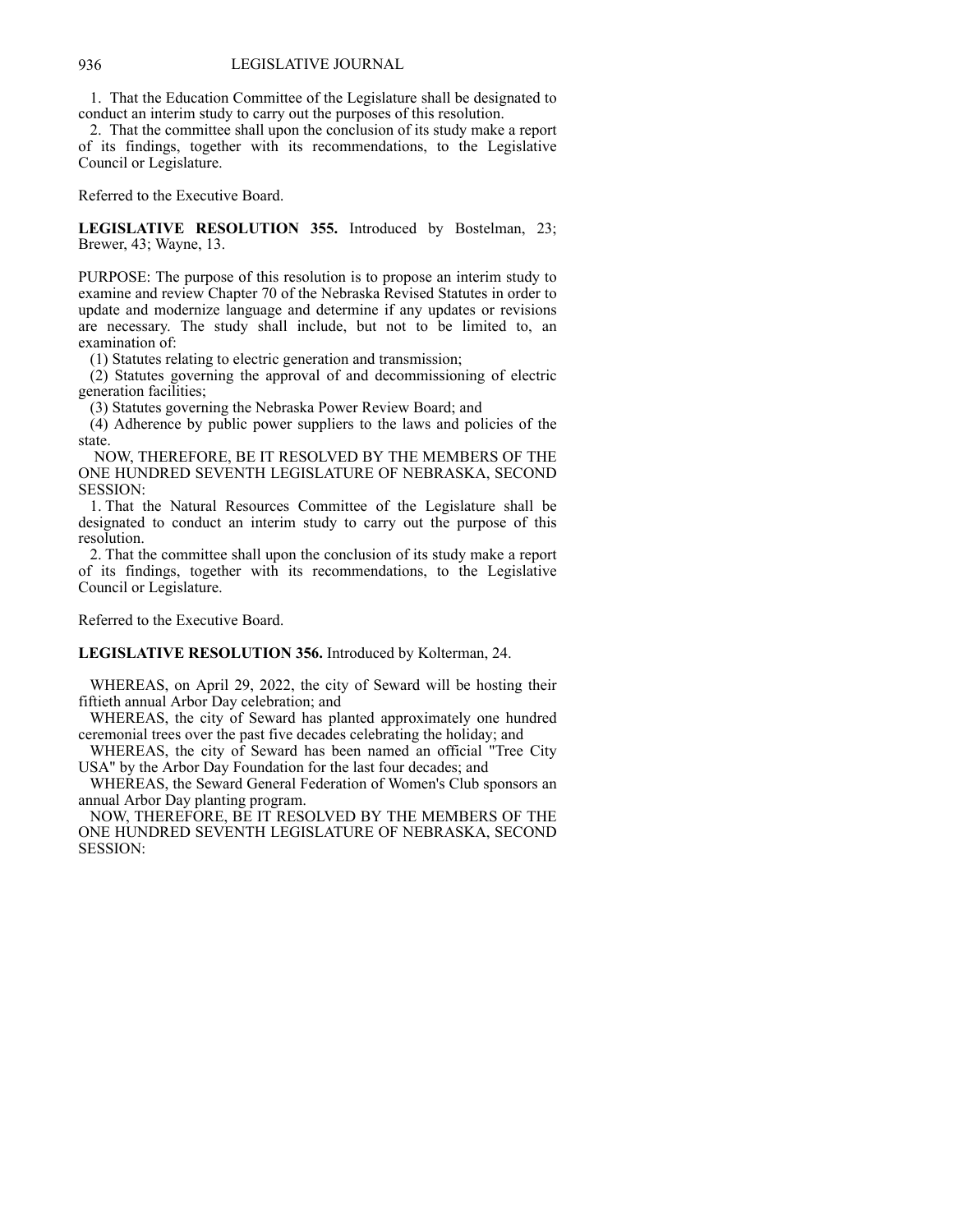1. That the Legislature recognizes the work of the Seward General Federation of Women's Clubs and the city of Seward for the continued support of Arbor Day and tree planting.

 2. That copies of this resolution be sent to the Seward General Federation of Women's Clubs and the city of Seward.

#### Laid over.

## **LEGISLATIVE RESOLUTION 357.** Introduced by Kolterman, 24.

 WHEREAS, in April 2022, Phil Burke, General Manager for the Polk County Rural Public Power District, will retire after serving the public and the community for 42 years; and

 WHEREAS, Phil began his career in 1980 and, after serving as a groundman, a lineman, and Customer Service Director and Operations Manager, served as the Chief Executive Officer and General Manager of Polk County Rural Public Power District; and

 WHEREAS, Phil has shown dedication to the Polk County Rural Public Power District, its customers, the community, and the state during his tenure.

 NOW, THEREFORE, BE IT RESOLVED BY THE MEMBERS OF THE ONE HUNDRED SEVENTH LEGISLATURE OF NEBRASKA, SECOND SESSION:

 1. That the Legislature thanks Phil Burke for his service over the last 42 years and congratulates him on his retirement.

2. That a copy of this resolution be sent to Phil Burke.

Laid over.

# **GENERAL FILE**

**LEGISLATIVE BILL 1014.** Senator Gragert withdrew his amendment, [AM2486](https://www.nebraskalegislature.gov/FloorDocs/107/PDF/AM/AM2486.pdf), found on page 905.

Senator Gragert offered the following amendment to the committee amendment:

#### [AM2542](https://www.nebraskalegislature.gov/FloorDocs/107/PDF/AM/AM2542.pdf)

1 1. Insert the following new section:

2 Sec. 49. AGENCY NO. 84 - DEPARTMENT OF ENVIRONMENT AND ENERGY

| 3 Program No. 528 - Drinking Water Facilities Loan Fund |           |           |
|---------------------------------------------------------|-----------|-----------|
|                                                         | FY2021-22 | FY2022-23 |
| 5 FEDERAL FUND                                          | 1,000,000 | 6,000,000 |

6 PROGRAM TOTAL 1,000,000 6,000,000

7 There is included in the appropriation to this program for FY2021-22

8 \$1,000,000 Federal Funds for state aid, which shall only be used for such

9 purpose. There is included in the appropriation to this program for

10 FY2022-23 \$6,000,000 Federal Funds for state aid, which shall only be

11 used for such purpose.

13 FY2021-22 \$1,000,000 Federal Funds and for FY2022-23 \$6,000,000 Federal

14 Funds to provide grant assistance for a rural drinking water project that

<sup>(</sup>Amendments to Standing Committee amendments, AM2330)

<sup>12</sup> There is included in the amount shown as aid for this program for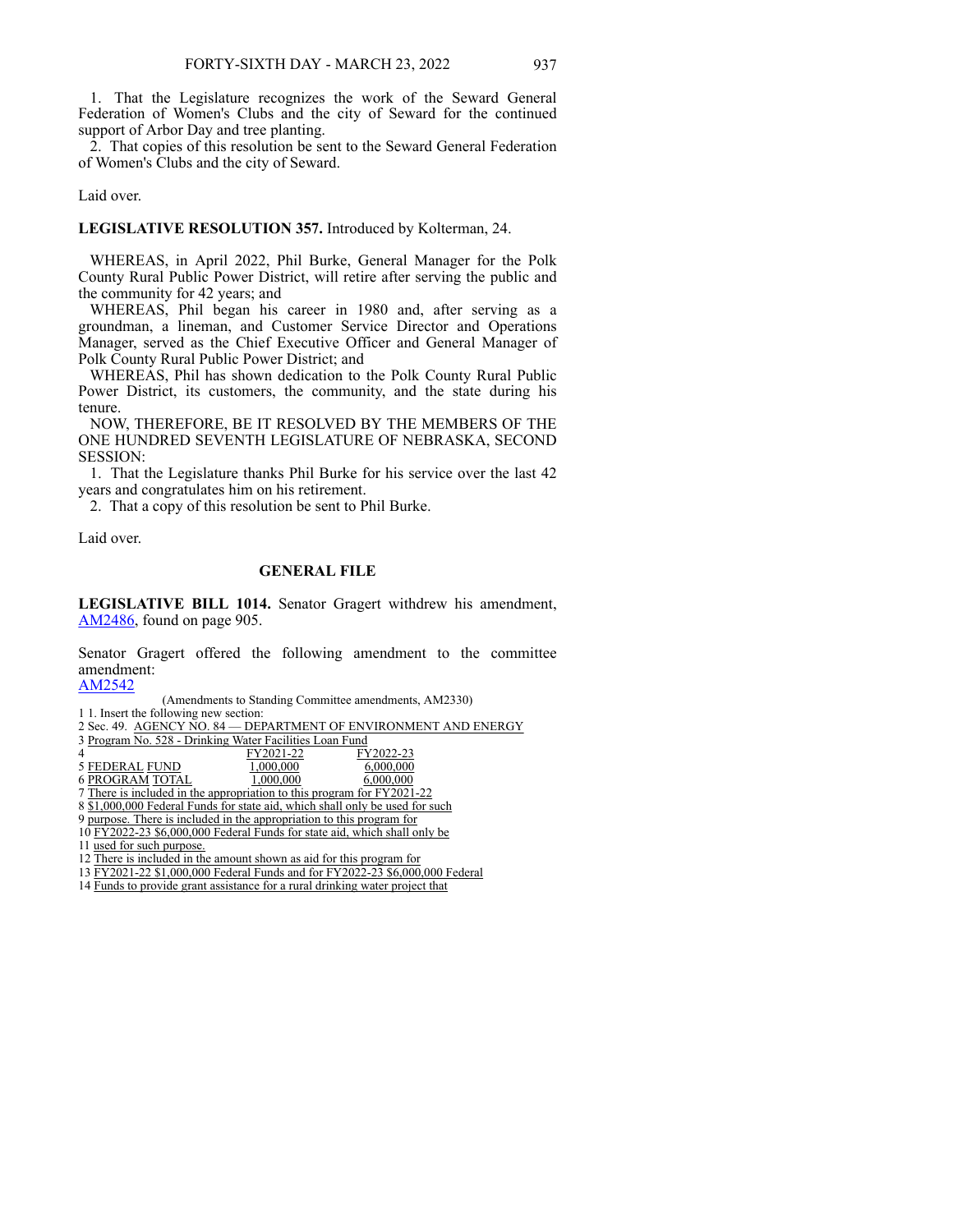15 serves rural water connections and at least four communities in two

- 16 contiguous counties in order to convert to ground water sources and to 17 provide for water system infrastructure and distribution, which shall
- 18 only be used for such purpose.
- 19 2. On page 24, lines 27 and 28, strike "47,000,000 44,000,000" and
- 20 insert "46,000,000 38,000,000"; and in line 30 strike "\$47,000,000" and
- 21 insert "\$46,000,000"
- 22 3. On page 25, line 2, strike "\$44,000,000" and insert
- 23 "\$38,000,000".
- 24 4. On page 26, line 3, strike "\$10,000,000" and insert "\$4,000,000".
- 25 5. On page 27, line 30, strike "\$2,000,000" and insert "\$1,000,000".
- 26 6. Renumber the remaining section accordingly.

The Gragert amendment was adopted with 33 ayes, 0 nays, 14 present and not voting, and 2 excused and not voting.

Senator Brandt offered his amendment, **[AM2444](https://www.nebraskalegislature.gov/FloorDocs/107/PDF/AM/AM2444.pdf)**, found on page 900, to the committee amendment.

# **SENATOR WILLIAMS PRESIDING**

The Brandt amendment was adopted with 40 ayes, 0 nays, 8 present and not voting, and 1 excused and not voting.

Senator Murman withdrew his amendment, [AM2476,](https://www.nebraskalegislature.gov/FloorDocs/107/PDF/AM/AM2476.pdf) found on page 907.

Senator Murman offered the following amendment to the committee amendment:

[AM2544](https://www.nebraskalegislature.gov/FloorDocs/107/PDF/AM/AM2544.pdf)

| (Amendments to Standing Committee amendments, AM2330)                         |
|-------------------------------------------------------------------------------|
| 1. Insert the following new sections:                                         |
| 2 Sec. 15. AGENCY NO. 25 - DEPARTMENT OF HEALTH AND HUMAN SERVICES            |
| 3 Program No. 175 - Rural Health Provider Incentive Program                   |
| FY2021-22<br>FY2022-23<br>4                                                   |
| 5 FEDERAL FUND<br>5,000,000<br>$-0$                                           |
| <b>6 PROGRAM TOTAL</b><br>5,000,000                                           |
| 7 There is included in the appropriation to this program for FY2021-22        |
| 8 \$5,000,000 Federal Funds for state aid, which shall only be used for such  |
| 9 purpose.                                                                    |
| 10 There is included in the amount shown as aid for this program for          |
| 11 FY2021-22 \$5,000,000 Federal Funds for repayment of qualified educational |
| 12 debts owed by eligible health professionals as provided in section         |
| 13 71 - 5662.                                                                 |
| 14 Sec. 16. AGENCY NO. 25 - DEPARTMENT OF HEALTH AND HUMAN SERVICES           |
| 15 Program No. 176 - Nursing Incentives                                       |
| 16<br>FY2021-22<br>FY2022-23                                                  |
| 17 FEDERAL FUND<br>5,000,000<br>$\frac{-0}{-0}$                               |
| <b>18 PROGRAM TOTAL</b><br>5,000,000                                          |
| 19 $(1)$ There is included in the appropriation to this program for           |
| 20 FY2021-22 \$5,000,000 Federal Funds for state aid, which shall only be     |
| 21 used for such purpose.                                                     |
| 22 (2) There is included in the amount shown as aid for this program          |
| 23 for FY2021-22 \$5,000,000 Federal Funds for scholarships to students (a)   |
| 24 residing in Nebraska, (b) intending to enroll or enrolled in a nursing     |
| 25 program that (i) is approved pursuant to sections 38-2232 to 38-2236,      |
| 26 (ii) is offered by a public or private postsecondary institution in        |
|                                                                               |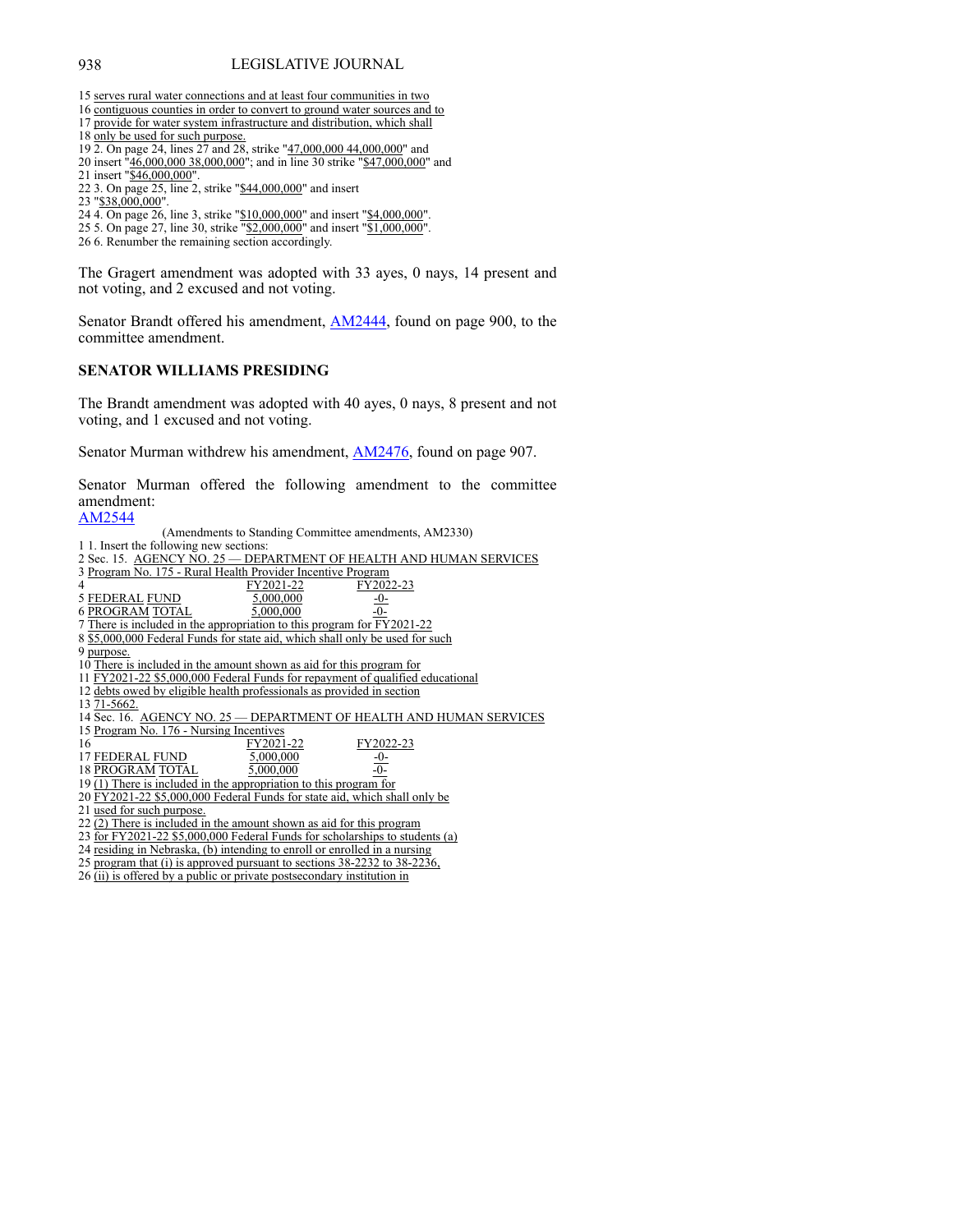|   |  |  |  | 1 Nebraska, and (iii) consists of courses of instruction in regularly |  |
|---|--|--|--|-----------------------------------------------------------------------|--|
| . |  |  |  |                                                                       |  |

- 2 scheduled classes leading only to an associate degree, diploma, or
- 3 certificate in nursing or an accelerated bachelor of science in nursing
- 4 degree, (c) intending to practice as a licensed practical nurse, licensed
- 5 registered nurse, or nurse aide upon completion of the approved nursing
- 6 program, and (d) agreeing in writing to work for two years in this state 7 as a licensed practical nurse, licensed registered nurse, or nurse aide
- 8 upon completion of the approved nursing program. Each qualifying student
- 9 shall receive a scholarship of up to \$2,500 per semester.
- 10 2. On page 19, lines 15 and 16, strike "20,000,000" and insert
- 11 "10,000,000"; and in line 18 strike "\$20,000,000" and insert
- 12 "\$10,000,000".
- 13 3. Renumber the remaining sections and correct internal references

The Murman amendment was adopted with 37 ayes, 1 nay, 10 present and not voting, and 1 excused and not voting.

Senator Blood withdrew her amendment, [AM2491,](https://www.nebraskalegislature.gov/FloorDocs/107/PDF/AM/AM2491.pdf) found on page 912.

Senator Blood offered the following amendment to the committee amendment:

### [AM2543](https://www.nebraskalegislature.gov/FloorDocs/107/PDF/AM/AM2543.pdf)

(Amendments to Standing Committee amendments, AM2330)

- 1 1. Strike section 48 and insert the following new section: 2 Sec. 11. AGENCY NO. 13 — STATE DEPARTMENT OF EDUCATION
- 3 Program No. 25 Education, Administration, and Support

| Δ                                                         |  |
|-----------------------------------------------------------|--|
| 20 000 000<br>5 FEDER AL FUND<br>---------<br>$\sim$<br>. |  |

- 6 PROGRAM TOTAL -0- 20,000,000
- 7 (1) There is included in the appropriation to this program for
- 8 FY2022-23 \$20,000,000 Federal Funds for state aid, which shall only be 9 used for such purpose.
- 10 (2)(a) The State Department of Education shall administer a program
- 11 to provide grants to all public school districts for purposes of school
- 12 employee retention.
- 13 (b) The amount of the grant provided to each public school district
- 14 shall be a proportionate share of the total amount appropriated under
- 15 this section. Each public school district's share shall be based on the
- 16 percentage of the Nebraska population residing in such public school
- 17 district according to the most recent federal decennial census or the
- 18 most recent revised certified count by the United States Bureau of the
- 19 Census.
- $20$  (c) A public school district receiving such grant shall divide the
- 21 grant evenly among all eligible school employees at the time of receiving
- 22 the grant.
- 23  $(d)$  For purposes of this section, eligible school employee means a
- 24 certificated employee employed by a school. Eligible school employee does

25 not include any school administrator.

26 2. Renumber the remaining sections and correct internal references

1 accordingly.

Senator Blood moved for a call of the house. The motion prevailed with 22 ayes, 5 nays, and 22 not voting.

Senator Blood requested a roll call vote, in reverse order, on her amendment.

<sup>14</sup> accordingly.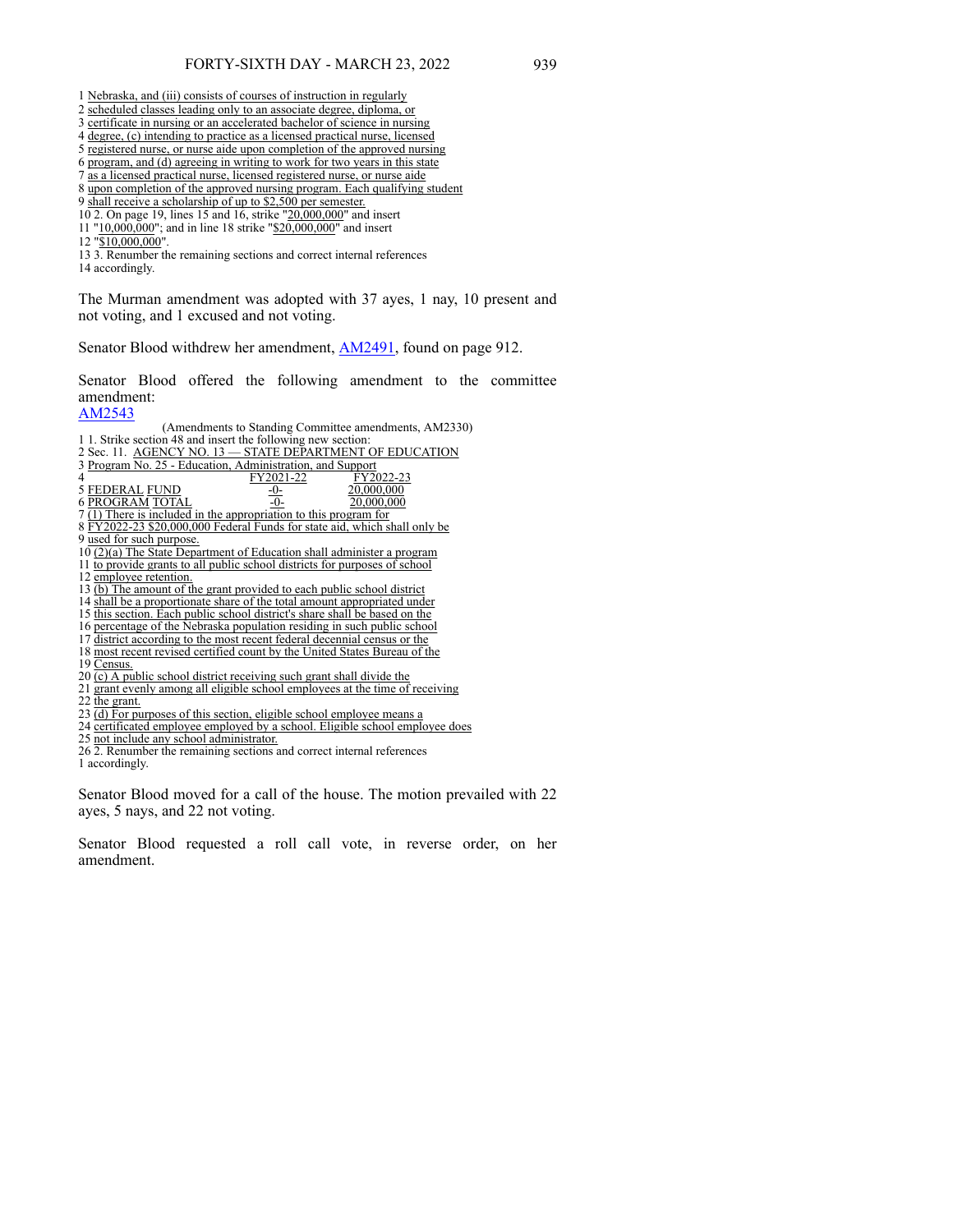Voting in the affirmative, 11:

| <b>Blood</b>         | Cavanaugh, M. Hansen, M. Pansing Brooks |         |      |
|----------------------|-----------------------------------------|---------|------|
| Brewer               | Dav                                     | Hunt    | Walz |
| Cavanaugh, J. DeBoer |                                         | Morfeld |      |

Voting in the negative, 18:

| Aguilar          | <b>Clements</b> | Friesen  | Linehan        | <b>Stinner</b> |
|------------------|-----------------|----------|----------------|----------------|
| Albrecht         | Dorn            | Geist    | Lowe           | Williams       |
| <b>Bostelman</b> | Erdman          | Halloran | Moser          |                |
| <b>Briese</b>    | Flood           | Jacobson | <b>Sanders</b> |                |

Present and not voting, 17:

| Arch          | Hansen, B. | Lathrop     | McKinney | Wishart |
|---------------|------------|-------------|----------|---------|
| <b>Bostar</b> | Hilgers    | Lindstrom   | Murman   |         |
| <b>Brandt</b> | Hilkemann  | McCollister | Vargas   |         |
| Gragert       | Hughes     | McDonnell   | Wayne    |         |

Excused and not voting, 3:

Kolterman Pahls Slama

The Blood amendment lost with 11 ayes, 18 nays, 17 present and not voting, and 3 excused and not voting.

The Chair declared the call raised.

Pending.

# **AMENDMENT(S) - Print in Journal**

Senator J. Cavanaugh filed the following amendment to LB919: [AM2527](https://www.nebraskalegislature.gov/FloorDocs/107/PDF/AM/AM2527.pdf) is available in the Bill Room.

Senator J. Cavanaugh filed the following amendment to LB919: [AM2526](https://www.nebraskalegislature.gov/FloorDocs/107/PDF/AM/AM2526 .pdf) is available in the Bill Room.

Senator J. Cavanaugh filed the following amendment to LB919: [AM2524](https://www.nebraskalegislature.gov/FloorDocs/107/PDF/AM/AM2524 .pdf) is available in the Bill Room.

Senator J. Cavanaugh filed the following amendment to LB919: [AM2523](https://www.nebraskalegislature.gov/FloorDocs/107/PDF/AM/AM2523 .pdf) is available in the Bill Room.

Senator J. Cavanaugh filed the following amendment to LB919: [AM2525](https://www.nebraskalegislature.gov/FloorDocs/107/PDF/AM/AM2525 .pdf) is available in the Bill Room.

Senator J. Cavanaugh filed the following amendment to LB919: [AM2528](https://www.nebraskalegislature.gov/FloorDocs/107/PDF/AM/AM2528 .pdf) is available in the Bill Room.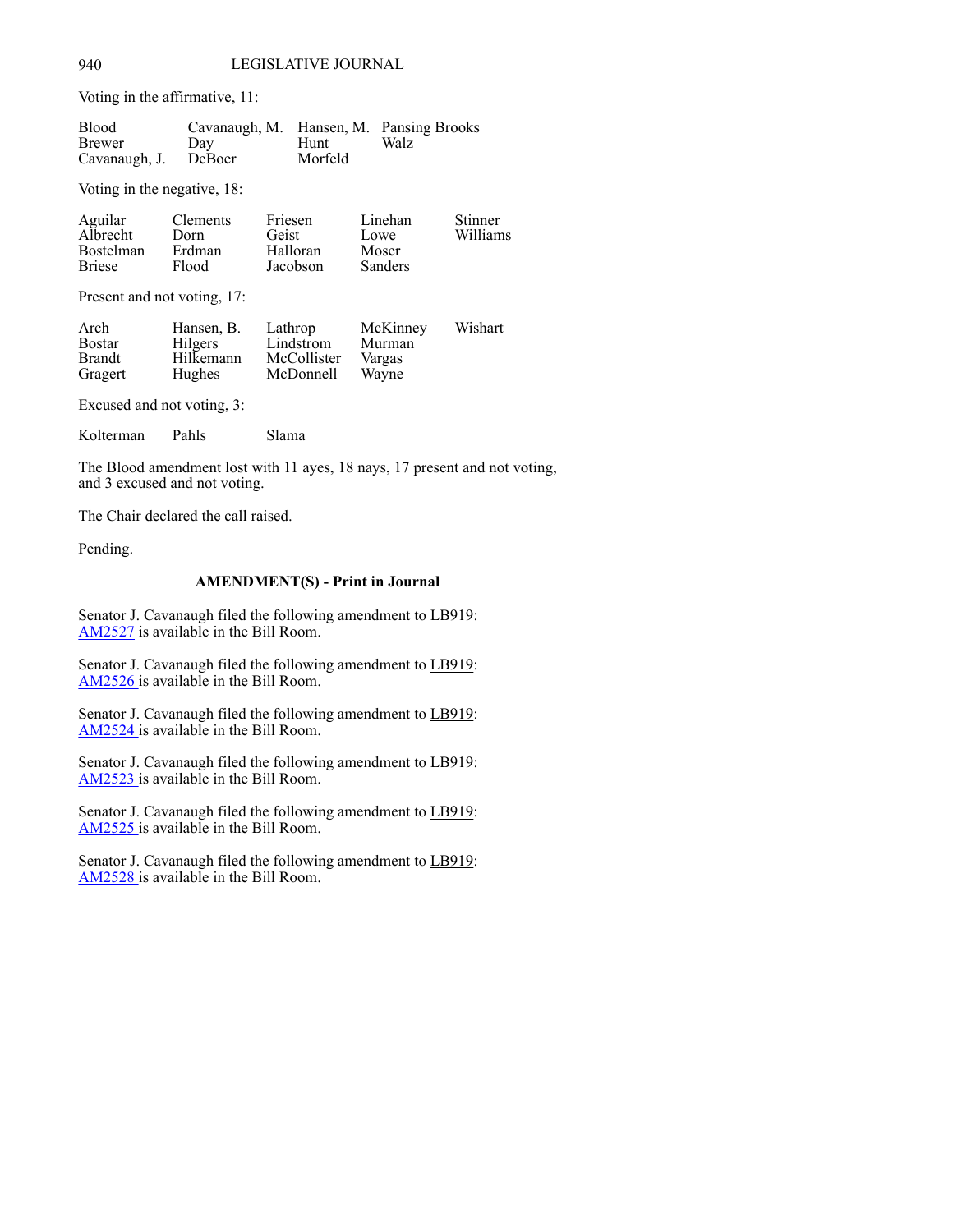Senator J. Cavanaugh filed the following amendment to LB919: [AM2531](https://www.nebraskalegislature.gov/FloorDocs/107/PDF/AM/AM2531.pdf)

- (Amendments to Standing Committee amendments, AM2513)
- 1 1. On page 2, line 11, after the semicolon insert "and"; in line 13
- 2 strike beginning with the second comma through the semicolon and insert 3 an underscored period; and strike lines 14 through 21.
- 
- 4 2. On page 5, line 6, after the semicolon insert "and"; in line 8
- 5 strike "and before January 1, 2025,"; in line 11 strike the semicolon and
- 6 insert an underscored period; and strike lines 12 through 25. 7 3. On page 10, strike lines 11 through 31 and insert the following
- 8 new subsection:
- 9 "(2) For taxable years beginning or deemed to begin during calendar
- 10 year 2022 and each calendar year thereafter, the department shall set the
- 11 credit percentage so that the total amount of credits for such taxable
- 12 years shall be fifty million dollars."
- 13 4. On page 11, strike lines 1 through 4.

#### Senator B. Hansen filed the following amendment to LB927: [AM2505](https://www.nebraskalegislature.gov/FloorDocs/107/PDF/AM/AM2505.pdf)

(Amendments to Standing Committee amendments, AM2023) 1 1. Insert the following new sections:

- 2 Sec. 10. Section 77-1633, Revised Statutes Supplement, 2021, is 3 amended to read:
- 4 77-1633 (1) For purposes of this section, political subdivision
- 5 means any county, city, school district, or community college.
- 6 (2) If any political subdivision seeks to increase its property tax
- 7 request by more than the allowable growth percentage, such political 8 subdivision may do so if:
- 9 (a) A public hearing is held and notice of such hearing is provided
- 10 in compliance with subsection (3) of this section; and
- 11 (b) The governing body of such political subdivision passes a
- 12 resolution or an ordinance that complies with subsection (4) of this 13 section.
- 14 (3)(a) Each political subdivision within a county that seeks to
- 15 increase its property tax request by more than the allowable growth
- 16 percentage shall participate in a joint public hearing. Each such
- 17 political subdivision shall designate one representative to attend the
- 18 joint public hearing on behalf of the political subdivision. If a
- 19 political subdivision includes area in more than one county, the
- 20 political subdivision shall be deemed to be within the county in which
- 21 the political subdivision's principal headquarters are located. At such
- 22 hearing, there shall be no items on the agenda other than discussion on
- 23 each political subdivision's intent to increase its property tax request
- 24 by more than the allowable growth percentage.
- 25 (b) The joint public hearing shall be held on or after September 17
- 26 and prior to September 29 and before any of the participating political 1 subdivisions file their adopted budget statement pursuant to section 2 13-508.
- 3 (c) The joint public hearing shall be held after 6 p.m. local time 4 on the relevant date.
- 
- 5 (d) The joint public hearing shall be organized by the county clerk
- 6 or his or her designee. At the joint public hearing, the representative
- 7 of each political subdivision shall give a brief presentation on the 8 political subdivision's intent to increase its property tax request by 9 more than the allowable growth percentage and the effect of such request 10 on the political subdivision's budget. The presentation shall include:
- 11 (i) The name of the political subdivision;
- 12 (ii) The amount of the property tax request; and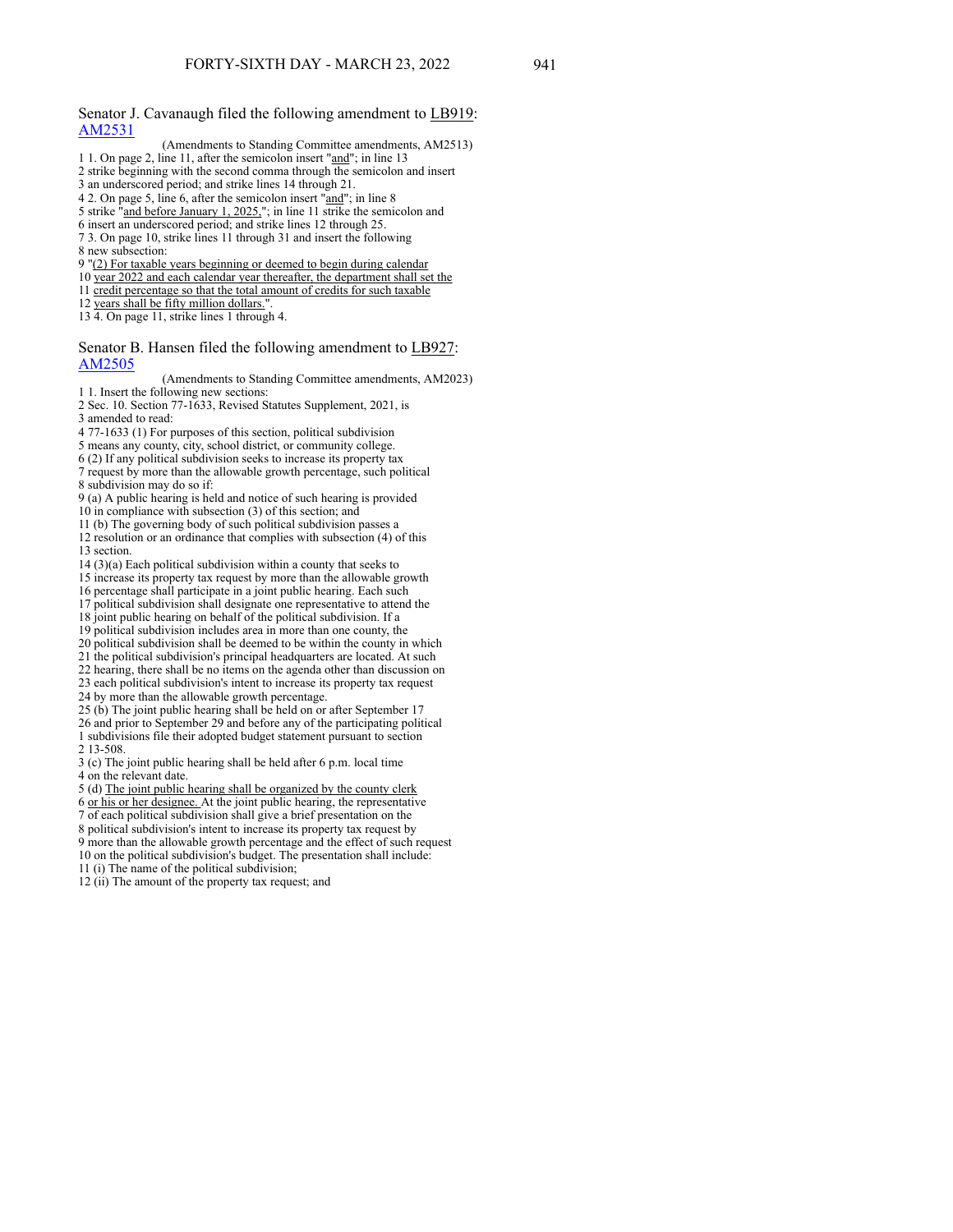- 14 (A) The total assessed value of property differs from last year's
- 15 total assessed value by ..... percent;

16 (B) The tax rate which would levy the same amount of property taxes 17 as last year, when multiplied by the new total assessed value of

18 property, would be \$..... per \$100 of assessed value;

19 (C) The (name of political subdivision) proposes to adopt a property 20 tax request that will cause its tax rate to be \$..... per \$100 of

21 assessed value;

22 (D) Based on the proposed property tax request and changes in other

23 revenue, the total operating budget of (name of political subdivision)

24 will exceed last year's by ..... percent; and

25 (E) To obtain more information regarding the increase in the

26 property tax request, citizens may contact the (name of political 27 subdivision) at (telephone number and email address of political

- 28 subdivision).
- 29 (e) Any member of the public shall be allowed to speak at the joint
- 30 public hearing and shall be given a reasonable amount of time to do so.

31 (f) Notice of the joint public hearing shall be provided:

1 (i) By sending a postcard to all affected property taxpayers. The

2 postcard shall be sent to the name and address to which the property tax 3 statement is mailed;

4 (ii) By posting notice of the hearing on the home page of the

5 relevant county's website, except that this requirement shall only apply 6 if the county has a population of more than twenty-five thousand 7 inhabitants; and

8 (iii) By publishing notice of the hearing in a legal newspaper in or 9 of general circulation in the relevant county.

 $10 \text{ (g)}$  Each political subdivision that participates in the joint public

11 hearing shall send the information prescribed in subdivision (3)(h) of

12 this section to the county clerk by September 5. The county clerk shall

13 transmit the information to the county assessor no later than September

14 10. The county clerk shall notify each participating political

15 subdivision of the date, time, and location of the joint public hearing.

16 The county assessor shall send the information required to be included on 17 the postcards pursuant to subdivision  $(3)(h)$  of this section to a

18 printing service designated by the county board. The initial cost for

19 printing the postcards shall be paid from the county general fund mail

20 the postcards required in this subsection. Such postcards shall be mailed

21 at least seven calendar days before the joint public hearing. The cost of

22 creating and mailing the postcards, including staff time, materials, and

23 postage, shall be charged proportionately to divided among the political

24 subdivisions participating in the joint public hearing based on the total 25 number of parcels in each participating political subdivision.

26 (h) The postcard sent under this subsection and the notice posted on 27 the county's website, if required under subdivision  $(3)(f)(ii)$  of this

28 section, and published in the newspaper shall include the date, time, and

29 location for the joint public hearing, a listing of and telephone number

30 for each political subdivision that will be participating in the joint

31 public hearing, and the amount of each participating political

1 subdivision's property tax request. The postcard shall also contain the 2 following information:

3 (i) The following words in capitalized type at the top of the

4 postcard: NOTICE OF PROPOSED TAX INCREASE;

 $5$  (ii) The name of the county that will hold the joint public hearing,

6 which shall appear directly underneath the capitalized words described in 7 subdivision  $(3)(h)(i)$  of this section;

8 (iii) The following statement: The following political subdivisions

9 are proposing a revenue increase which would result in an overall

10 increase in as a result of property taxes in (insert current tax year).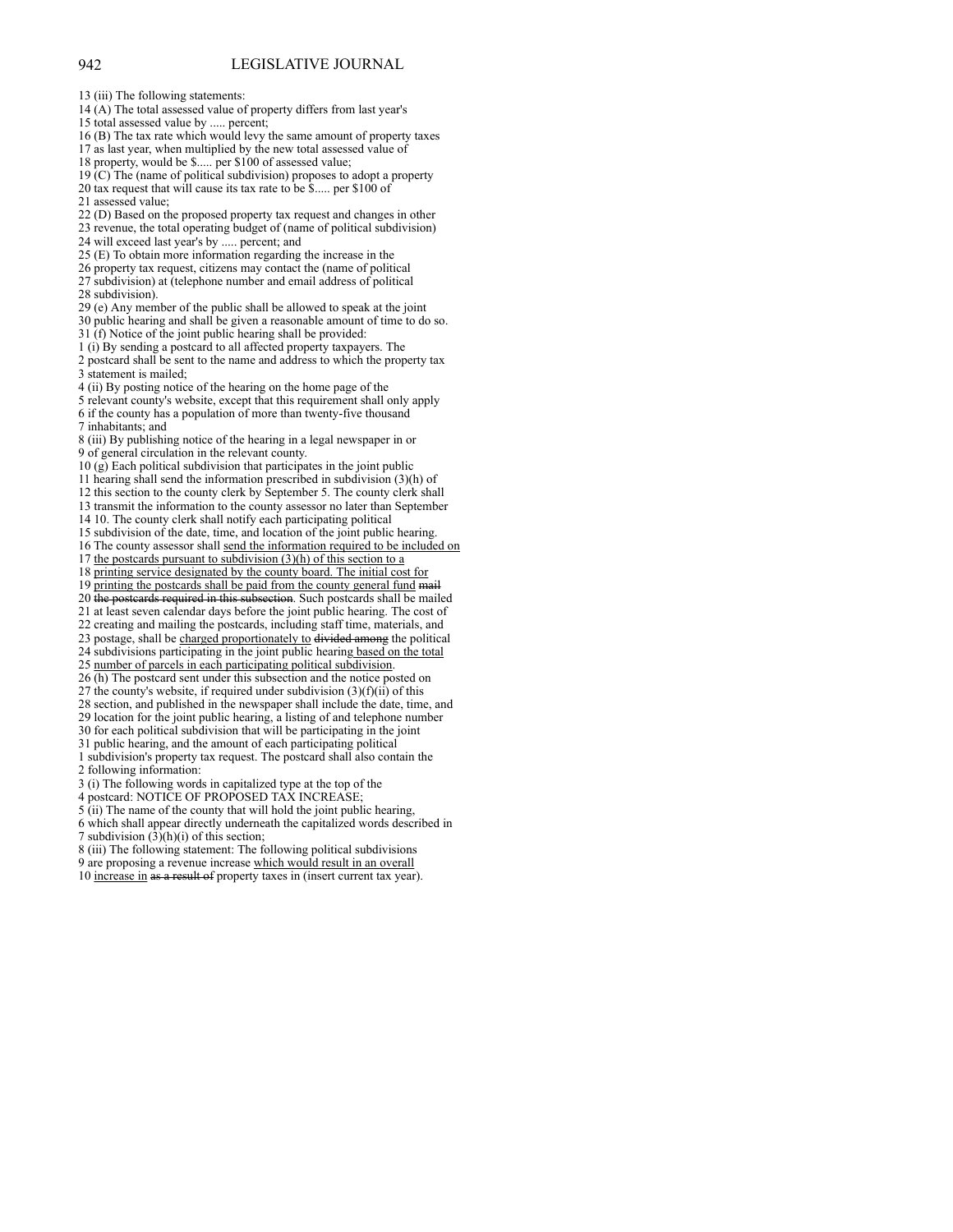#### 11 THE ACTUAL TAX ON YOUR PROPERTY MAY INCREASE OR DECREASE. This notice

- 12 contains estimates of the tax on your property and the proposed tax
- 13 increase on your property as a result of this revenue increase. These
- 14 estimates are calculated on the basis of the proposed (insert current tax
- 15 year) data. The actual tax on your property and tax increase on your
- 16 property may vary from these estimates.
- 17 (iv) The parcel number for the property;
- 18 (v) The name of the property owner and the address of the property;
- 19 (vi) The property's assessed value in the previous tax year;
- 20 (vii) The amount of property taxes due in the previous tax year for
- 21 each participating political subdivision;
- 22 (viii) The property's assessed value for the current tax year;
- 23 (ix) The amount of property taxes due for the current tax year for
- 24 each participating political subdivision;
- 25 (x) The change in the amount of property taxes due for each
- 26 participating political subdivision from the previous tax year to the 27 current tax year; and
- 28 (xi) The following statement: To obtain more information regarding
- 29 the tax increase, citizens may contact the political subdivision at the 30 telephone number provided in this notice.
- 31 (4) After the joint public hearing required in subsection (3) of
- 1 this section, the governing body of each participating political
- 2 subdivision shall pass an ordinance or resolution to set such political
- 3 subdivision's property tax request. If the political subdivision is
- 4 increasing its property tax request over the amount from the prior year,
- 5 including any increase in excess of the allowable growth percentage, then
- 6 such ordinance or resolution shall include, but not be limited to, the
- 7 following information:
- 8 (a) The name of the political subdivision;
- 9 (b) The amount of the property tax request;
- 10 (c) The following statements:
- 11 (i) The total assessed value of property differs from last year's
- 12 total assessed value by ..... percent;
- 13 (ii) The tax rate which would levy the same amount of property taxes 14 as last year, when multiplied by the new total assessed value of
- 15 property, would be \$..... per \$100 of assessed value;
- 16 (iii) The (name of political subdivision) proposes to adopt a
- 17 property tax request that will cause its tax rate to be \$..... per \$100 18 of assessed value; and
- 19 (iv) Based on the proposed property tax request and changes in other 20 revenue, the total operating budget of (name of political subdivision) 21 will exceed last year's by ..... percent; and
- 22 (d) The record vote of the governing body in passing such resolution 23 or ordinance.
- 
- 24 (5) Any resolution or ordinance setting a property tax request under
- 25 this section shall be certified and forwarded to the county clerk on or
- 26 before October 15 of the year for which the tax request is to apply.
- 27 (6) The county clerk, or his or her designee, shall prepare a report
- 28 which shall include (a) the names of the representatives of the political 29 subdivisions participating in the joint public hearing and (b) the name
- 30 and address of each individual who spoke at the joint public hearing, 31 unless the address requirement is waived to protect the security of the
- 1 individual, and the name of any organization represented by each such 2 individual. Such report shall be delivered to the political subdivisions 3 participating in the joint public hearing within ten days after such
- 4 hearing.
- 5 Sec. 11. Section 77-1634, Revised Statutes Supplement, 2021, is 6 amended to read:
- 7 77-1634 (1) Except as provided in subsection (2) of this section,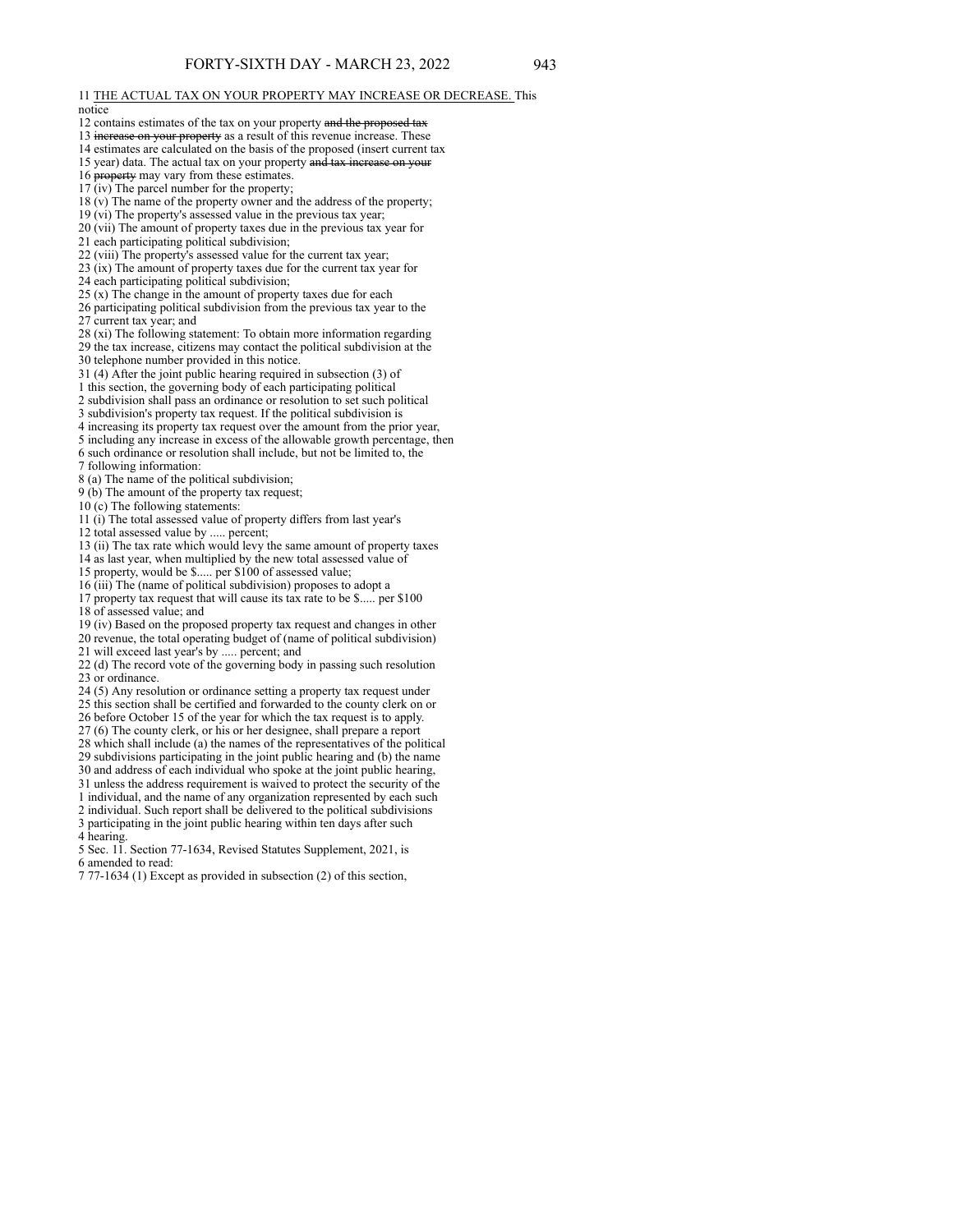#### 944 LEGISLATIVE JOURNAL

8 any levy which is not in compliance with the Property Tax Request Act and 9 section 77-1601 shall be construed as an unauthorized levy under section 10 77-1606.

- 11 (2) An inadvertent failure to comply with the Property Tax Request
- 12 Act shall not invalidate a political subdivision's property tax request
- 13 or constitute an unauthorized levy under section 77-1606. A political
- 14 subdivision that has complied with the Property Tax Request Act shall not 15 have its property tax request invalidated due to any other political
- 16 subdivision's failure to comply with the Property Tax Request Act. The
- 
- 17 failure of a taxpayer to receive a postcard as required under the act
- 18 shall not invalidate a political subdivision's property tax request or
- 19 constitute an unauthorized levy under section 77-1606. 20 2. Renumber the remaining section and correct the repealer

21 accordingly.

## **COMMITTEE REPORT(S)** Appropriations

**LEGISLATIVE BILL 792.** Placed on General File with amendment. [AM2430](https://www.nebraskalegislature.gov/FloorDocs/107/PDF/AM/AM2430.pdf)

1 1. Strike the original section and insert the following new section:

2 Section 1. There is hereby appropriated (1) \$3,000,000 from the

3 General Fund for FY2022-23, (2) \$9,000,000 from the General Fund for

4 FY2023-24, and (3) \$15,000,000 from the General Fund for FY2024-25 to the

- 5 University of Nebraska, Program 781, for the academic programs and
- 6 operating budget of the University of Nebraska Medical Center Rural

7 Health Complex on the campus of the University of Nebraska at Kearney.

(Signed) John Stinner, Chairperson

## **RESOLUTION(S)**

**LEGISLATIVE RESOLUTION 358.** Introduced by Day, 49; Arch, 14; Cavanaugh, M., 6; Hansen, B., 16; Murman, 38; Walz, 15; Williams, 36.

 WHEREAS, Eric Evans first joined Disability Rights Nebraska in 1987 as Deputy Director and will be resigning on July 1, 2022; and

 WHEREAS, for the last seven of his thirty-five years at Disability Rights Nebraska, Eric served as Chief Executive Officer; and

 WHEREAS, prior to joining Disability Rights Nebraska, Eric worked as the Executive Director of the Nebraska Governor's Planning Council on Developmental Disabilities; and

 WHEREAS, Eric's life-long and unwavering dedication to advocacy, justice, and civil rights for persons with disabilities stems from his personal connection to many people with disabilities and a clear vision of the valued humanity of people with disabilities; and

 WHEREAS, Eric's advocacy for disability rights resulted in several significant improvements for the lives of persons with disabilities in Nebraska; and

 WHEREAS, Eric has helped raise the visibility of people with disabilities with policymakers and others; and

 WHEREAS, Eric helped the Legislature craft policy on disability issues including the Developmental Disabilities Services Act and revisions of the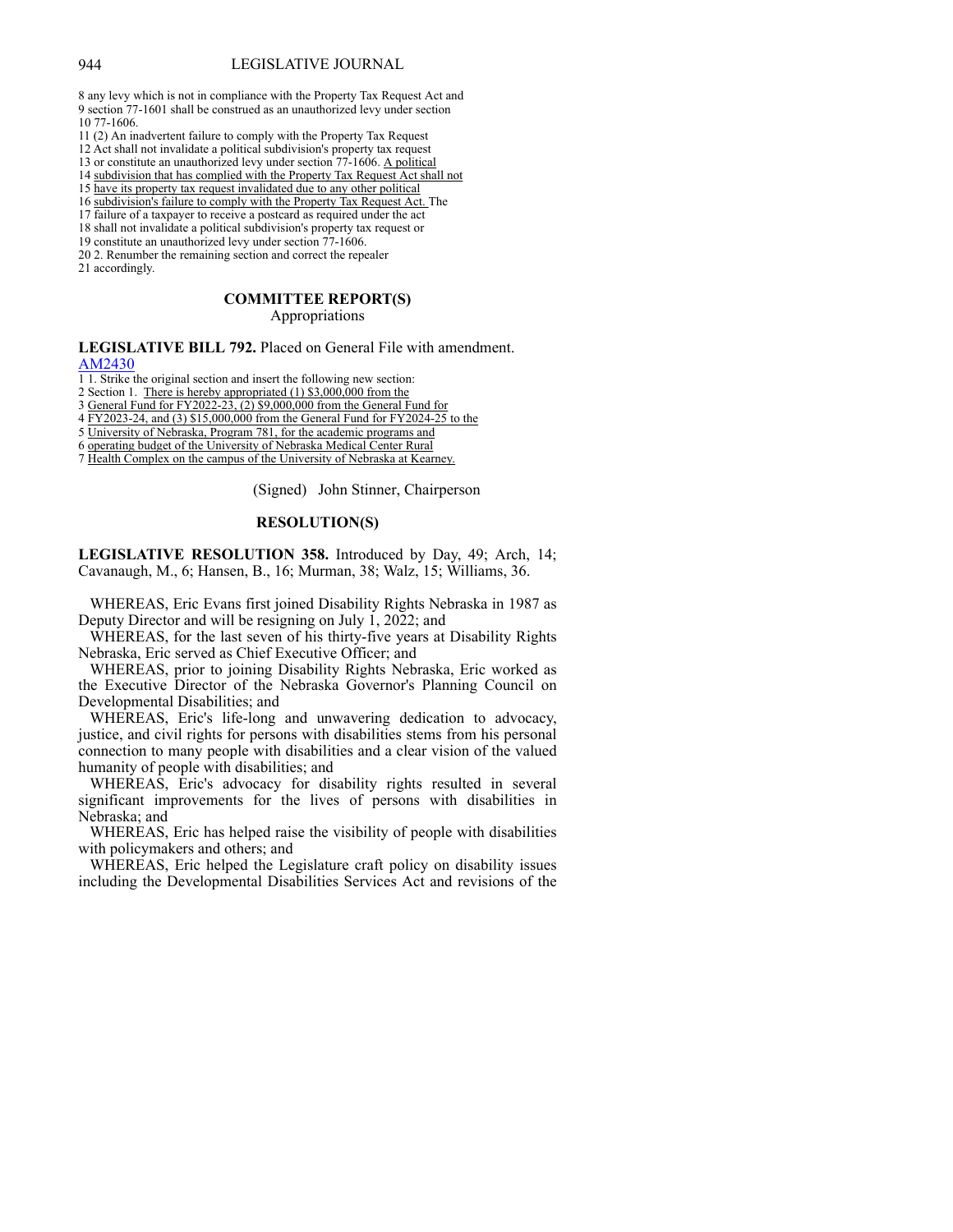Public Guardianship Act, played a key part in transforming the public behavioral healthcare system in the Nebraska Behavioral Health Services Act, and helped spur the creation of multiple offices, including the office of consumer affairs within the Division of Behavioral Health, the Office of the Public Guardian, the State of Nebraska Americans with Disabilities Act Coordinator, and the State of Nebraska Americans with Disabilities Act Taskforce; and

 WHEREAS, Eric has worked tirelessly with policymakers, advocates, and people with disabilities to strengthen citizen advocacy programs and expand values-based training in Nebraska; and

 WHEREAS, Eric is a recognized leader within the disability community at the local, state, and national levels; and

 WHEREAS, through his consistent commitment to educate, empower, and support people with disabilities, he has helped develop many strong advocates within Nebraska's disability community and beyond; and

 WHEREAS, Eric's leadership has had a substantial and lasting impact on the status and treatment of Nebraskans with disabilities.

 NOW, THEREFORE, BE IT RESOLVED BY THE MEMBERS OF THE ONE HUNDRED SEVENTH LEGISLATURE OF NEBRASKA, SECOND SESSION:

 1. That the Legislature thanks Eric Evans for his decades of service to the disability community and to Nebraska.

2. That a copy of this resolution be sent to Eric Evans.

Laid over.

# **GENERAL FILE**

**LEGISLATIVE BILL 1014.** Senator Wayne offered the following amendment to the committee amendment: [AM2552](https://www.nebraskalegislature.gov/FloorDocs/107/PDF/AM/AM2552.pdf) is available in the Bill Room.

#### **SENATOR ARCH PRESIDING**

The Wayne amendment lost with 12 ayes, 14 nays, 20 present and not voting, and 3 excused and not voting.

Senator Wayne offered his amendment, **[AM2478](https://www.nebraskalegislature.gov/FloorDocs/107/PDF/AM/AM2478.pdf)**, found on page 901, to the committee amendment.

# **SENATOR WILLIAMS PRESIDING**

Senator Stinner offered the following motion: [MO177](https://www.nebraskalegislature.gov/FloorDocs/107/PDF/AM/MO177.pdf) Invoke cloture pursuant to Rule 7, Sec. 10.

Senator Stinner moved for a call of the house. The motion prevailed with 26 ayes, 3 nays, and 20 not voting.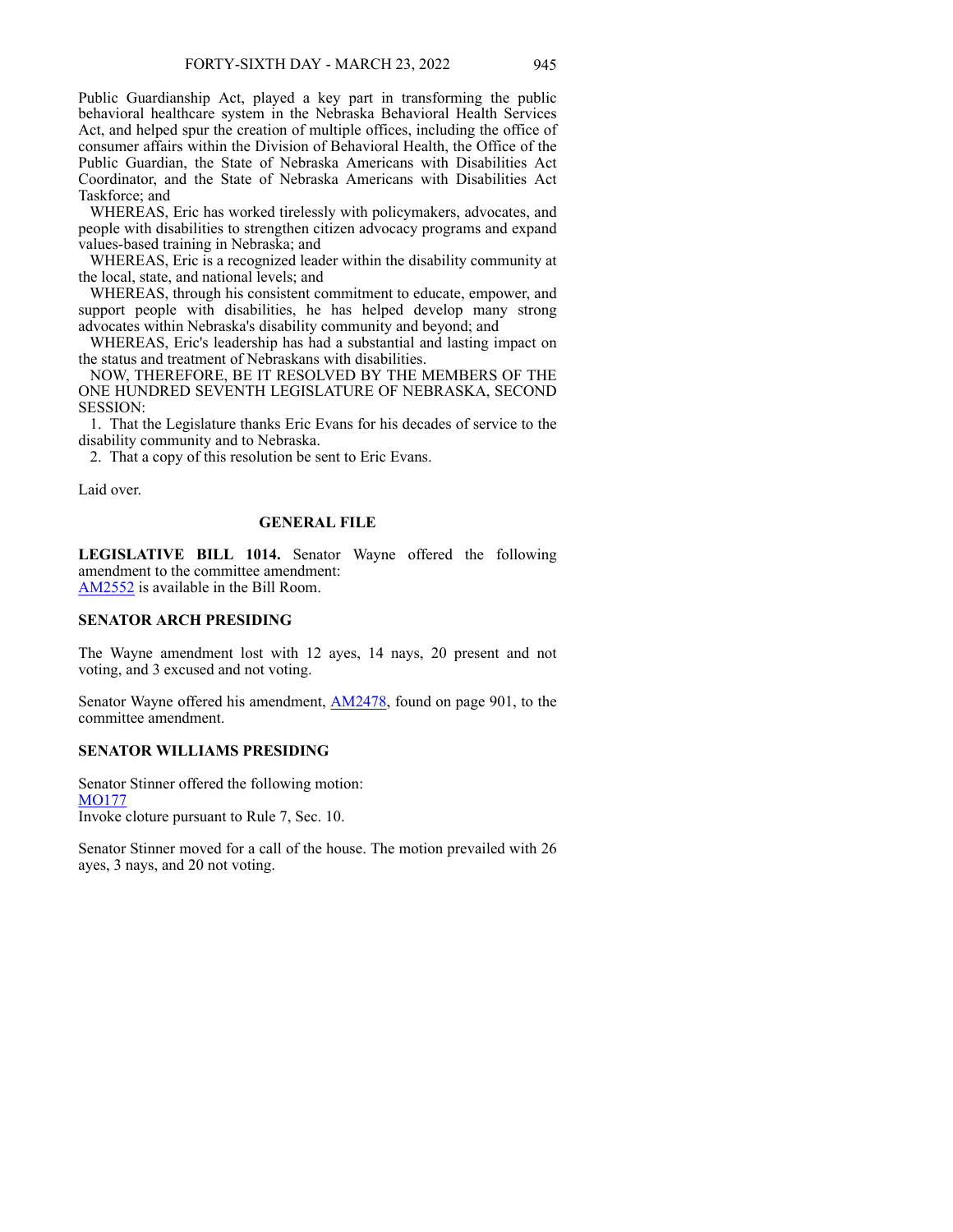Senator Stinner requested a roll call vote, in reverse order, on the motion to invoke cloture.

Voting in the affirmative, 46:

| Aguilar       | Cavanaugh, M. Hansen, B. |                 | Linehan     | Stinner     |
|---------------|--------------------------|-----------------|-------------|-------------|
| Albrecht      | Clements                 | Hansen, M. Lowe |             | Vargas      |
| Arch          | Day                      | Hilgers         | McCollister | <b>Walz</b> |
| <b>Blood</b>  | DeBoer                   | Hilkemann       | McDonnell   | Wayne       |
| <b>Bostar</b> | Dorn                     | Hughes          | McKinney    | Williams    |
| Bostelman     | Erdman                   | Hunt            | Morfeld     | Wishart     |
| Brandt        | Flood                    | Jacobson        | Moser       |             |
| <b>Brewer</b> | Geist                    | Kolterman       | Murman      |             |
| <b>Briese</b> | Gragert                  | Lathrop         | Sanders     |             |
| Cavanaugh, J. | Halloran                 | Lindstrom       | Slama       |             |

Voting in the negative, 1:

Friesen

Excused and not voting, 2:

Pahls Pansing Brooks

The Stinner motion to invoke cloture prevailed with 46 ayes, 1 nay, and 2 excused and not voting.

The Wayne amendment was adopted with 29 ayes, 1 nay, 17 present and not voting, and 2 excused and not voting.

Committee [AM2330](https://www.nebraskalegislature.gov/FloorDocs/107/PDF/AM/AM2330.pdf), as amended, found on page 898, and considered in this day's Journal, was adopted with 44 ayes, 1 nay, 2 present and not voting, and 2 excused and not voting.

Advanced to Enrollment and Review Initial with 41 ayes, 1 nay, 5 present and not voting, and 2 excused and not voting.

The Chair declared the call raised.

# **UNANIMOUS CONSENT - Expedite LB1014**

Speaker Hilgers asked unanimous consent to expedite LB1014. No objections. So ordered.

# **COMMITTEE REPORT(S)**

Enrollment and Review

**LEGISLATIVE BILL 1013.** Placed on Select File.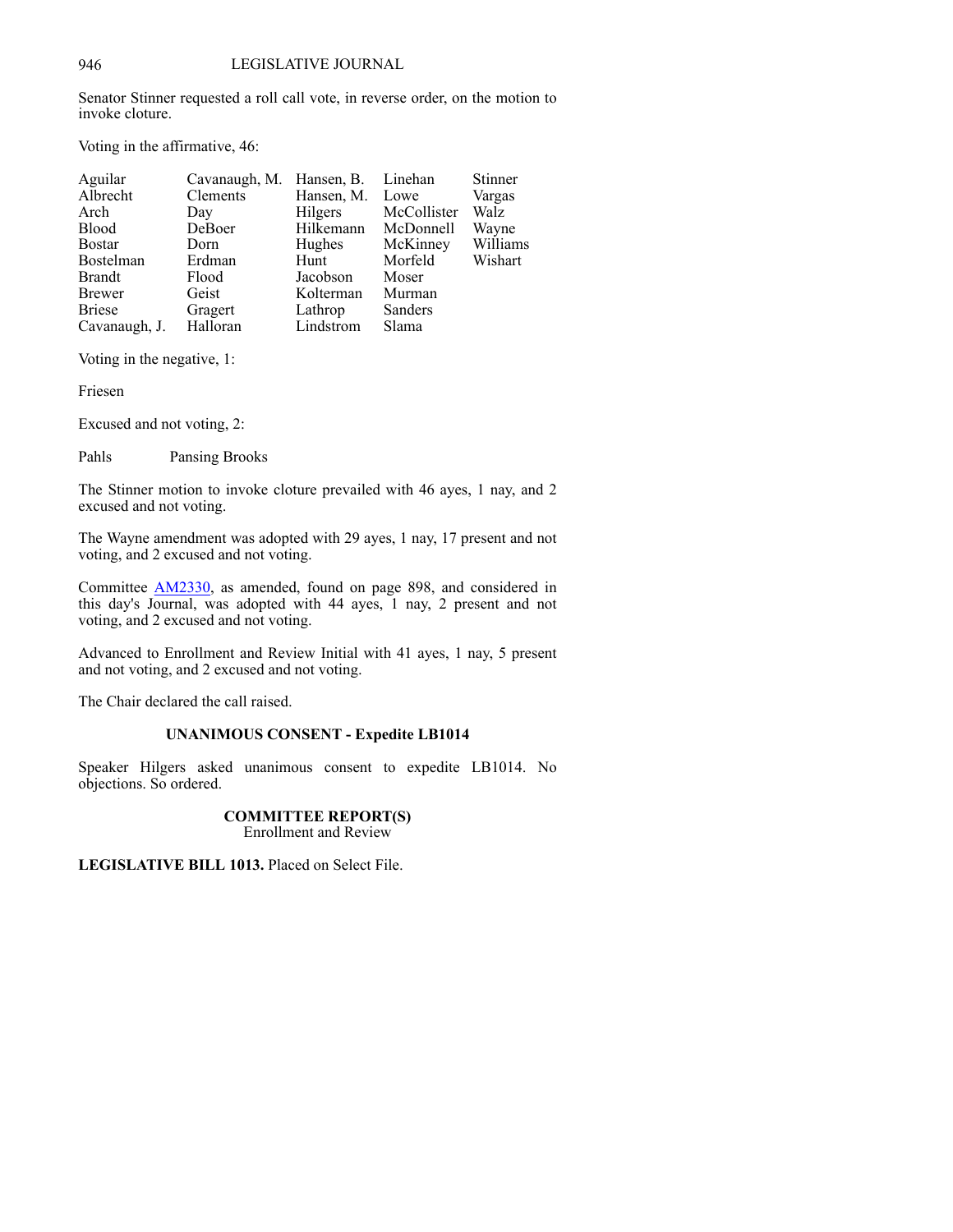## **LEGISLATIVE BILL 1024.** Placed on Select File with amendment. [ER154](https://www.nebraskalegislature.gov/FloorDocs/107/PDF/AM/ER154.pdf) is available in the Bill Room.

# **LEGISLATIVE BILL 121.** Placed on Select File with amendment.

[ER153](https://www.nebraskalegislature.gov/FloorDocs/107/PDF/AM/ER153.pdf)

1 1. Strike the original sections and insert the following new

2 sections: 3 Section 1. Section 68-1017.02, Revised Statutes Supplement, 2021, is 4 amended to read:

5 68-1017.02 (1)(a) The Department of Health and Human Services shall 6 apply for and utilize to the maximum extent possible, within limits 7 established by the Legislature, any and all appropriate options available 8 to the state under the federal Supplemental Nutrition Assistance Program 9 and regulations adopted under such program to maximize the number of 10 Nebraska residents being served under such program within such limits. 11 The department shall seek to maximize federal funding for such program 12 and minimize the utilization of General Funds for such program and shall 13 employ the personnel necessary to determine the options available to the 14 state and issue the report to the Legislature required by subdivision (b) 15 of this subsection. 16 (b) The department shall submit electronically an annual report to 17 the Health and Human Services Committee of the Legislature by December 1 18 on efforts by the department to carry out the provisions of this 19 subsection. Such report shall provide the committee with all necessary 20 and appropriate information to enable the committee to conduct a 21 meaningful evaluation of such efforts. Such information shall include, 22 but not be limited to, a clear description of various options available 23 to the state under the federal Supplemental Nutrition Assistance Program, 24 the department's evaluation of and any action taken by the department 25 with respect to such options, the number of persons being served under 26 such program, and any and all costs and expenditures associated with such 27 program. 1 (c) The Health and Human Services Committee of the Legislature, 2 after receipt and evaluation of the report required in subdivision (b) of 3 this subsection, shall issue recommendations to the department on any 4 further action necessary by the department to meet the requirements of 5 this section. 6 (2)(a) The department shall develop a state outreach plan to promote 7 access by eligible persons to benefits of the Supplemental Nutrition 8 Assistance Program. The plan shall meet the criteria established by the 9 Food and Nutrition Service of the United States Department of Agriculture 10 for approval of state outreach plans. The Department of Health and Human 11 Services may apply for and accept gifts, grants, and donations to develop 12 and implement the state outreach plan. 13 (b) For purposes of developing and implementing the state outreach 14 plan, the department shall partner with one or more counties or nonprofit 15 organizations. If the department enters into a contract with a nonprofit 16 organization relating to the state outreach plan, the contract may 17 specify that the nonprofit organization is responsible for seeking 18 sufficient gifts, grants, or donations necessary for the development and 19 implementation of the state outreach plan and may additionally specify 20 that any costs to the department associated with the award and management 21 of the contract or the implementation or administration of the state 22 outreach plan shall be paid out of private or federal funds received for 23 development and implementation of the state outreach plan. 24 (c) The department shall submit the state outreach plan to the Food

25 and Nutrition Service of the United States Department of Agriculture for 26 approval on or before August 1, 2011, and shall request any federal 27 matching funds that may be available upon approval of the state outreach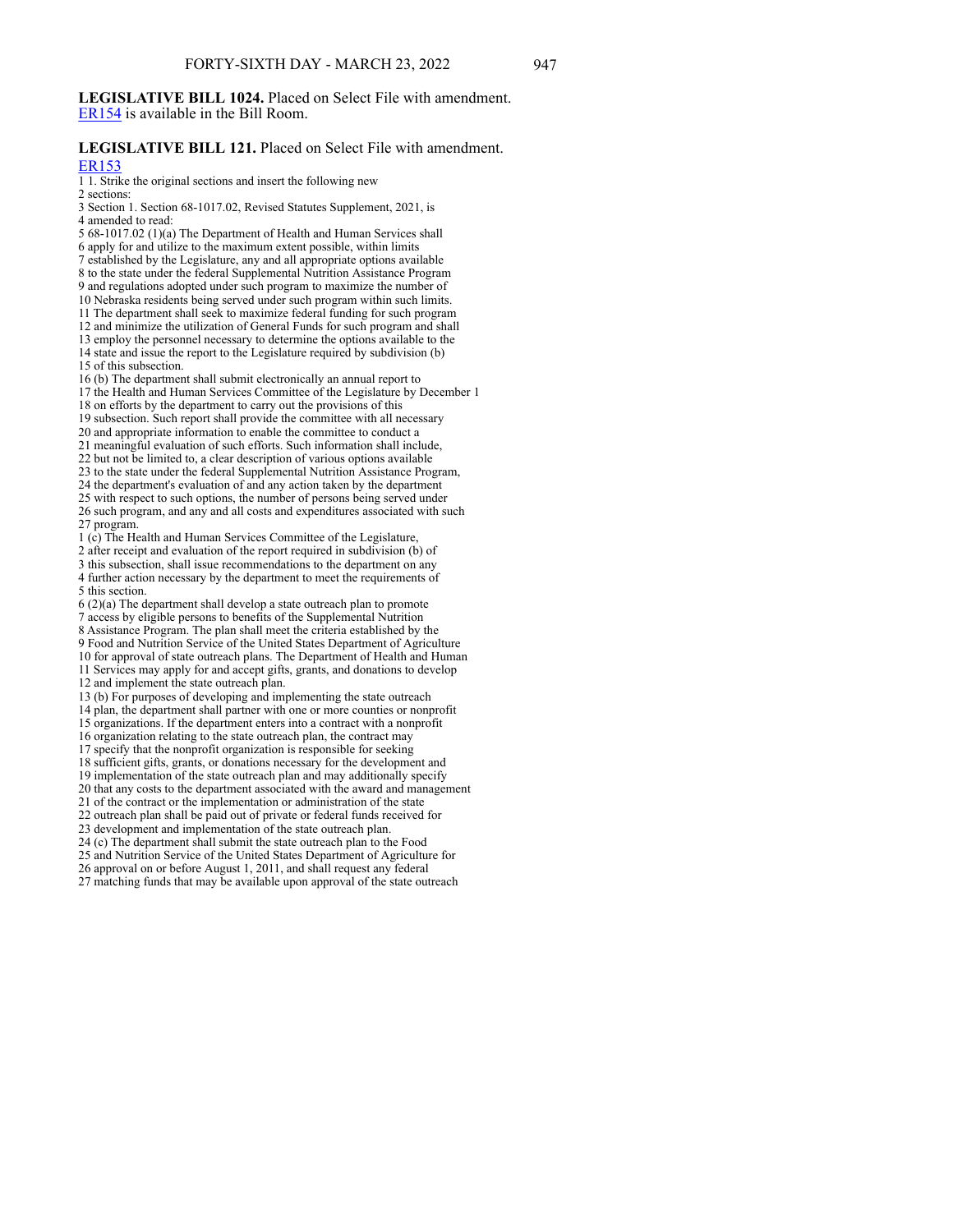#### 948 LEGISLATIVE JOURNAL

28 plan. It is the intent of the Legislature that the State of Nebraska and 29 the Department of Health and Human Services use any additional public or 30 private funds to offset costs associated with increased caseload 31 resulting from the implementation of the state outreach plan. 1 (d) The department shall be exempt from implementing or 2 administering a state outreach plan under this subsection, but not from 3 developing such a plan, if it does not receive private or federal funds 4 sufficient to cover the department's costs associated with the 5 implementation and administration of the plan, including any costs 6 associated with increased caseload resulting from the implementation of 7 the plan.  $8(3)(a)$  It is the intent of the Legislature that: 9 (i) Hard work be rewarded and no disincentives to work exist for 10 Supplemental Nutrition Assistance Program participants; 11 (ii) Supplemental Nutrition Assistance Program participants be 12 enabled to advance in employment, through greater earnings or new, 13 better-paying employment; 14 (iii) Participants in employment and training pilot programs be able 15 to maintain Supplemental Nutrition Assistance Program benefits while 16 seeking employment with higher wages that allow them to reduce or 17 terminate such program benefits; and 18 (iv) Nebraska better utilize options under the Supplemental 19 Nutrition Assistance Program that other states have implemented to 20 encourage work and employment. 21 (b)(i) The department shall create a TANF-funded program or policy 22 that, in compliance with federal law, establishes categorical eligibility 23 for federal food assistance benefits pursuant to the Supplemental 24 Nutrition Assistance Program to maximize the number of Nebraska residents 25 being served under such program in a manner that does not increase the 26 current gross income eligibility limit except as otherwise provided in 27 subdivision  $(3)(b)(ii)$  of this section. 28 (ii) Except as otherwise provided in this subdivision, such TANF-29 funded program or policy shall increase the gross income eligibility 30 limit to one hundred sixty-five percent of the federal Office of 31 Management and Budget income poverty guidelines as allowed under federal 1 law and under 7 C.F.R. 273.2(j)(2), as such law and regulation existed on 2 April 1, 2021, but shall not increase the net income eligibility limit. 3 It is the intent of the Legislature to fund the administrative costs 4 associated with the benefits under this subdivision beginning on May 27, 5 2021, with federal funds as allowed under the federal American Rescue 6 Plan Act of 2021, Public Law 117-2, as such act existed on April 1, 2021, 7 and continue to fund such administrative costs with such federal funds 8 through September 30, 2023. Such administrative costs shall not be paid 9 for with General Funds. Beginning October 1, 2023, the gross income 10 eligibility limit shall return to the amount used prior to the increase 11 required by this subdivision. The department shall evaluate the TANF-12 funded program or policy created pursuant to this subsection and provide 13 a report electronically to the Health and Human Services Committee of the 14 Legislature and the Legislative Fiscal Analyst on or before December 31, 15 2022, regarding the gross income eligibility limit and whether it 16 maximizes the number of Nebraska residents being served under the program 17 or policy. The evaluation shall include an identification and 18 determination of additional administrative costs resulting from the 19 increase to the gross income eligibility limit, a recommendation 20 regarding the gross income eligibility limit, and a determination of the 21 availability of federal funds for the program or policy. 22 (iii) To the extent federal funds are available to the Department of 23 Labor for the SNAP Next Step Program, until September 30, 2023, any 24 recipient of Supplemental Nutrition Assistance Program benefits whose

25 household income is between one hundred thirty-one and one hundred sixty-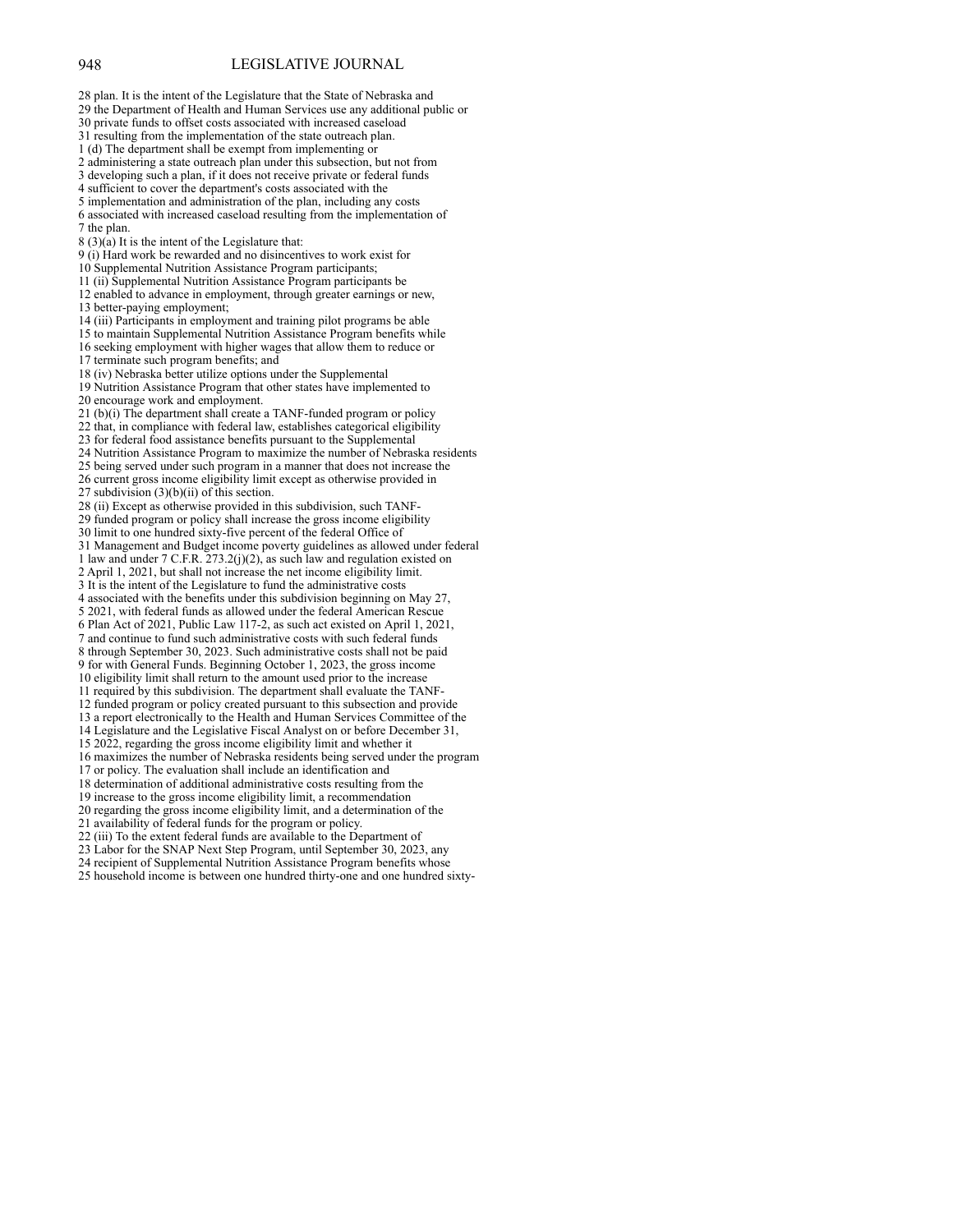26 five percent of the federal Office of Management and Budget income 27 poverty guidelines and who is not exempt from work participation 28 requirements shall be encouraged to participate in the SNAP Next Step 29 Program administered by the Department of Labor if the recipient is 30 eligible to participate in the program and the program's services are 31 available in the county in which such household is located. It is the 1 intent of the Legislature that no General Funds be utilized by the 2 Department of Labor for the processes outlined in this subdivision (iii). 3 For purposes of this section, SNAP Next Step Program means a partnership 4 program between the Department of Health and Human Services and the 5 Department of Labor to assist under-employed and unemployed recipients of 6 Supplemental Nutrition Assistance Program benefits in finding self-7 sufficient employment. 8 (iv) Such TANF-funded program or policy shall eliminate all asset 9 limits for eligibility for federal food assistance benefits, except that 10 the total of liquid assets which includes cash on hand and funds in 11 personal checking and savings accounts, money market accounts, and share 12 accounts shall not exceed twenty-five thousand dollars pursuant to the 13 Supplemental Nutrition Assistance Program, as allowed under federal law 14 and under 7 C.F.R. 273.2(j)(2). 15 (v) This subsection becomes effective only if the department 16 receives funds pursuant to federal participation that may be used to 17 implement this subsection. 18 (c) For purposes of this subsection: 19 (i) Federal law means the federal Food and Nutrition Act of 2008, 7  $20$  U.S.C. 2011 et seq., and regulations adopted under the act; and 21 (ii) TANF means the federal Temporary Assistance for Needy Families 22 program established in 42 U.S.C. 601 et seq. 23 (4)(a) As authorized in 21 U.S.C. 862a(d), as such section existed 24 on January 1, 2021 Within the limits specified in this subsection, the 25 State of Nebraska opts out of the provision of the federal Personal 26 Responsibility and Work Opportunity Reconciliation Act of 1996, as such 27 act existed on January 1, 2009, that eliminates eligibility for the 28 Supplemental Nutrition Assistance Program for any person convicted of a 29 felony involving the possession, use, or distribution of a controlled 30 substance. 31 (b) A person convicted of a felony involving the possession, use, or 1 distribution of a controlled substance shall only be eligible for 2 Supplemental Nutrition Assistance Program benefits under this subsection 3 if such person (i) has completed such person's sentence for such felony 4 or (ii) is serving a term of parole, probation, or post-release 5 supervision for such felony shall be ineligible for Supplemental 6 Nutrition Assistance Program benefits under this subsection if he or 7 (i) has had three or more felony convictions for the possession or use of 8 a controlled substance or (ii) has been convicted of a felony involving 9 the sale or distribution of a controlled substance or the intent to sell 10 or distribute a controlled substance. A person with one or two felony 11 convictions for the possession or use of a controlled substance shall 12 only be eligible to receive Supplemental Nutrition Assistance Program 12 din, et trighted in the subsection if he or she is participating in or has 14 completed a state-licensed or nationally accredited substance abuse 15 treatment program since the date of conviction. The determination of s 16 participation or completion shall be made by the treatment provider

17 administering the program.

18 Sec. 2. Original section 68-1017.02, Revised Statutes Supplement, 19 2021, is repealed.

- 20 2. On page 1, line 2, strike "Reissue Revised Statutes of Nebraska"
- 21 and insert "Revised Statutes Supplement, 2021".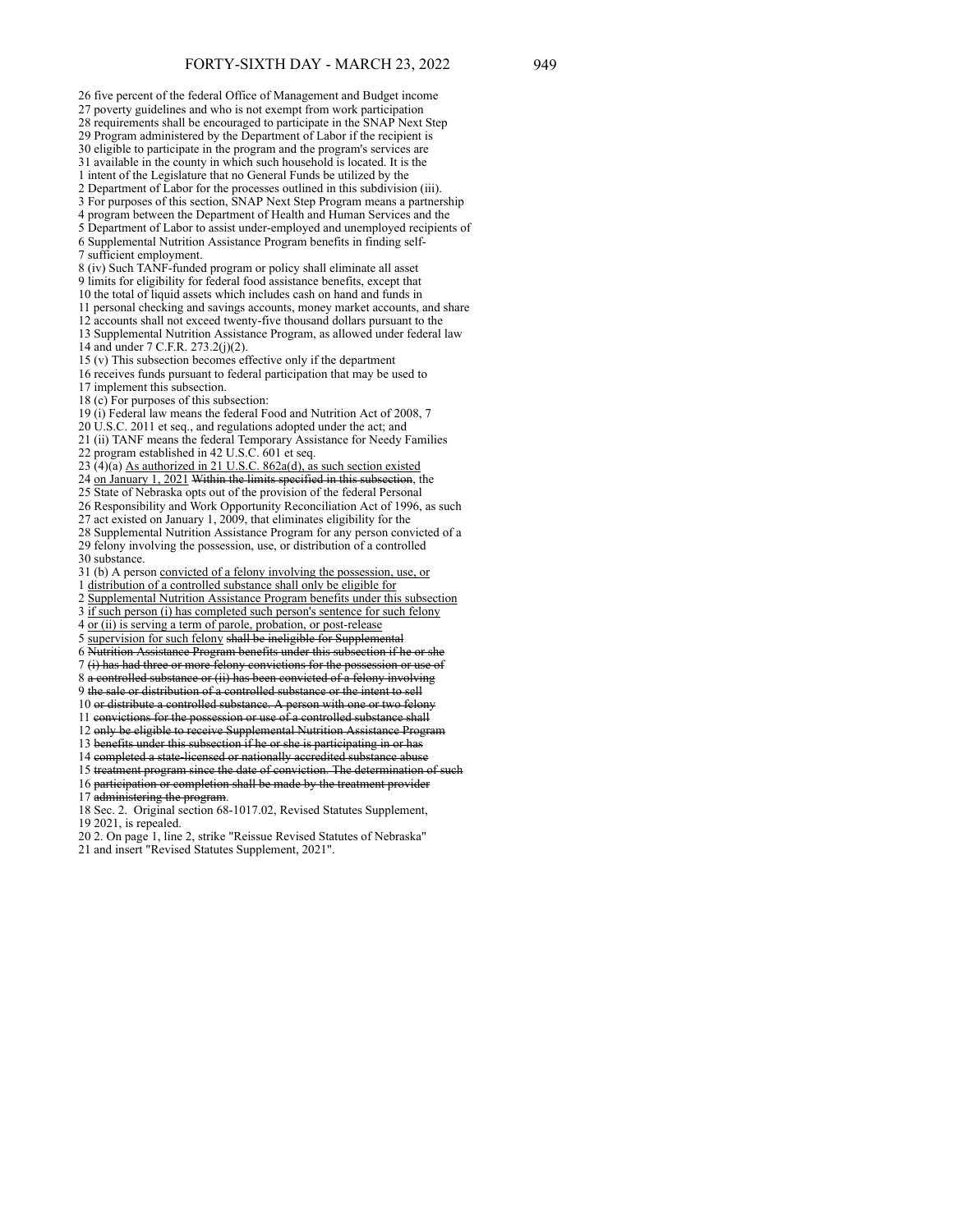# 950 LEGISLATIVE JOURNAL

# **LEGISLATIVE BILL 697A.** Placed on Select File with amendment.

[ER152](https://www.nebraskalegislature.gov/FloorDocs/107/PDF/AM/ER152.pdf)

1 1. On page 2, lines 2 and 3, strike "Department of".

# **LEGISLATIVE BILL 805A.** Placed on Select File with amendment. [ER151](https://www.nebraskalegislature.gov/FloorDocs/107/PDF/AM/ER151.pdf)

- 1 1. Strike the original section and all amendments thereto and insert
- 2 the following new section:
- 3 Section 1. There is hereby appropriated (1) \$2,000,000 from the
- 4 General Fund for FY2022-23 and (2) \$2,000,000 from Federal Funds for
- 5 FY2023-24 to the Department of Agriculture, for Program 78, to aid in
- 6 carrying out the provisions of Legislative Bill 805, One Hundred Seventh
- 7 Legislature, Second Session, 2022. The Federal Funds appropriated in this
- 8 section are from the funds allocated to the State of Nebraska from the
- 9 federal Coronavirus State Fiscal Recovery Fund pursuant to the federal 10 American Rescue Plan Act of 2021, 42 U.S.C. 802, as amended.
- 11 There is included in the appropriation to this program for FY2022-23
- 12 \$2,000,000 General Funds for state aid, which shall only be used for such
- 
- 13 purpose. There is included in the appropriation to this program for 14 FY2023-24 \$2,000,000 Federal Funds for state aid, which shall only be
- 15 used for such purpose.

16 No expenditures for permanent and temporary salaries and per diems

- 17 for state employees shall be made from funds appropriated in this
- 18 section.

| <b>LEGISLATIVE BILL 848A.</b> Placed on Select File.  |
|-------------------------------------------------------|
| <b>LEGISLATIVE BILL 896A. Placed on Select File.</b>  |
| <b>LEGISLATIVE BILL 1112A.</b> Placed on Select File. |
| <b>LEGISLATIVE BILL 1241A.</b> Placed on Select File. |
| <b>LEGISLATIVE BILL</b> 1084. Placed on Select File.  |

(Signed) Terrell McKinney, Chairperson

# **AMENDMENT(S) - Print in Journal**

Senator Stinner filed the following amendment to LB1015: [AM2245](https://www.nebraskalegislature.gov/FloorDocs/107/PDF/AM/AM2245.pdf)

- 
- 1 1. Strike the original sections and insert the following new
- 2 section:
- 3 Section 1. (1) The Legislature finds that it is essential to the
- 4 economic prosperity, health, and welfare of the people of the State of
- 5 Nebraska and to the environmental health of the entire Platte River Basin
- 6 to protect Nebraska's full entitlement to the flows of the South Platte
- 7 River as provided for in the South Platte River Compact. The South Platte
- 8 River Compact is the law of Nebraska and of the United States that
- 9 specifically authorizes Nebraska to develop a canal and associated
- 10 storage facilities for the diversion of water from the South Platte River
- 11 for beneficial use in Nebraska.
- 12 (2) The Legislature finds that it is in the best interests of the
- 13 State of Nebraska to authorize the Department of Natural Resources to
- 14 begin designing, engineering, acquiring permits, and entering into an
- 
- 15 option to purchase land related to building a canal under the authority
- 16 of the State of Nebraska consistent with the South Platte River Compact 17 and to contract with an independent firm for the purposes of completing a
- 18 study of such canal.
- 19 (3) The Department of Natural Resources may develop, construct,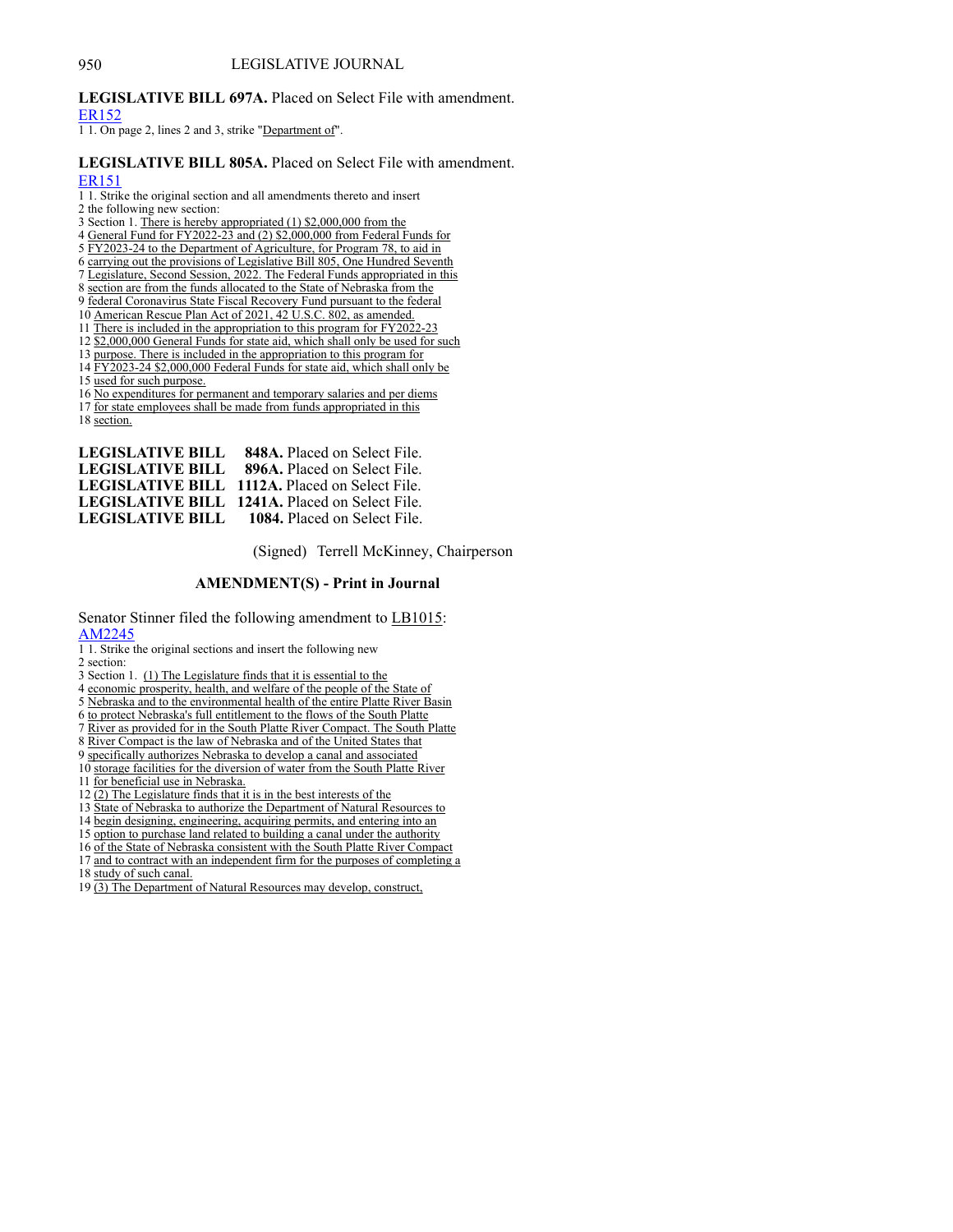- 20 manage, and operate the Perkins County Canal Project consistent with the
- 21 terms of the South Platte River Compact. The department may:
- 22 (a) Contract for services;
- 23 (b) Acquire permits;
- 24 (c) Acquire and own real property;
- 25 (d) Acquire, hold, and exercise water rights;
- 26 (e) Employ personnel;
- 27 (f) Accept grants, loans, donations, gifts, bequests, or other
- 1 contributions for such purpose from any person or entity, public or
- 2 private, including any funds made available by any department or agency
- 3 of the United States;
- 4 (g) Manage and expend such funds as are made available to the
- 5 department from the Perkins County Canal Project Fund; and
- 6 (h) Engage in any other necessary activities consistent with the
- 7 compact in protecting Nebraska's full entitlement to flows of the South 8 Platte River.
- 9 (4) For purposes of this section, the Department of Natural
- 10 Resources may acquire real estate or access thereto in the name of the
- 11 State of Nebraska by the use of eminent domain as provided under section 12 76-725.
- 
- 13 (5) The department may resolve all disputes that arise, including
- 14 the initiation or defense of legal actions of any kind, as necessary to
- 15 achieve the purposes of this section.

### **SELECT FILE**

**LEGISLATIVE BILL 1241.** [ER111](https://www.nebraskalegislature.gov/FloorDocs/107/PDF/AM/ER111.pdf), found on page 694, was adopted.

Senator Clements withdrew his amendment, [AM2353](https://www.nebraskalegislature.gov/FloorDocs/107/PDF/AM/AM2353.pdf), found on page 851.

Senator Clements withdrew his amendment, [FA126](https://www.nebraskalegislature.gov/FloorDocs/107/PDF/AM/FA126.pdf), found on page 851.

Senator Clements withdrew his amendment, [AM2173](https://www.nebraskalegislature.gov/FloorDocs/107/PDF/AM/AM2173.pdf), found on page 829.

Senator Clements offered his amendment, **[AM2485](https://www.nebraskalegislature.gov/FloorDocs/107/PDF/AM/AM2485.pdf)**, found on page 807.

Senator McKinney offered the following amendment to the Clements amendment:

[AM2560](https://www.nebraskalegislature.gov/FloorDocs/107/PDF/AM/AM2560.pdf)

(Amendments to AM2485)

- 1 1. On page 2, after line 25 insert the following new subsection:
- 2 "(7) A law enforcement officer shall not be eligible for a tier 1,
- 3 tier 2, or tier 3 retention incentive payment under this section if:
- 4 (a) Such law enforcement officer's certification has ever been
- 5 revoked;
- 6 (b) Such law enforcement officer has ever been convicted of a felony
- 7 or Class I misdemeanor. This subdivision shall not apply if the law
- 8 enforcement officer received a pardon or set aside for such conviction;
- 9 (c) Such law enforcement officer has ever been adjudicated by the
- 10 council to have engaged in serious misconduct, as such term is defined in 11 section 81-1401; or
- 
- 12 (d) Such law enforcement officer was allowed to resign instead of
- 13 being terminated from employment. This subdivision shall only apply if
- 14 the law enforcement officer's certification would have been revoked had
- 15 he or she not resigned.".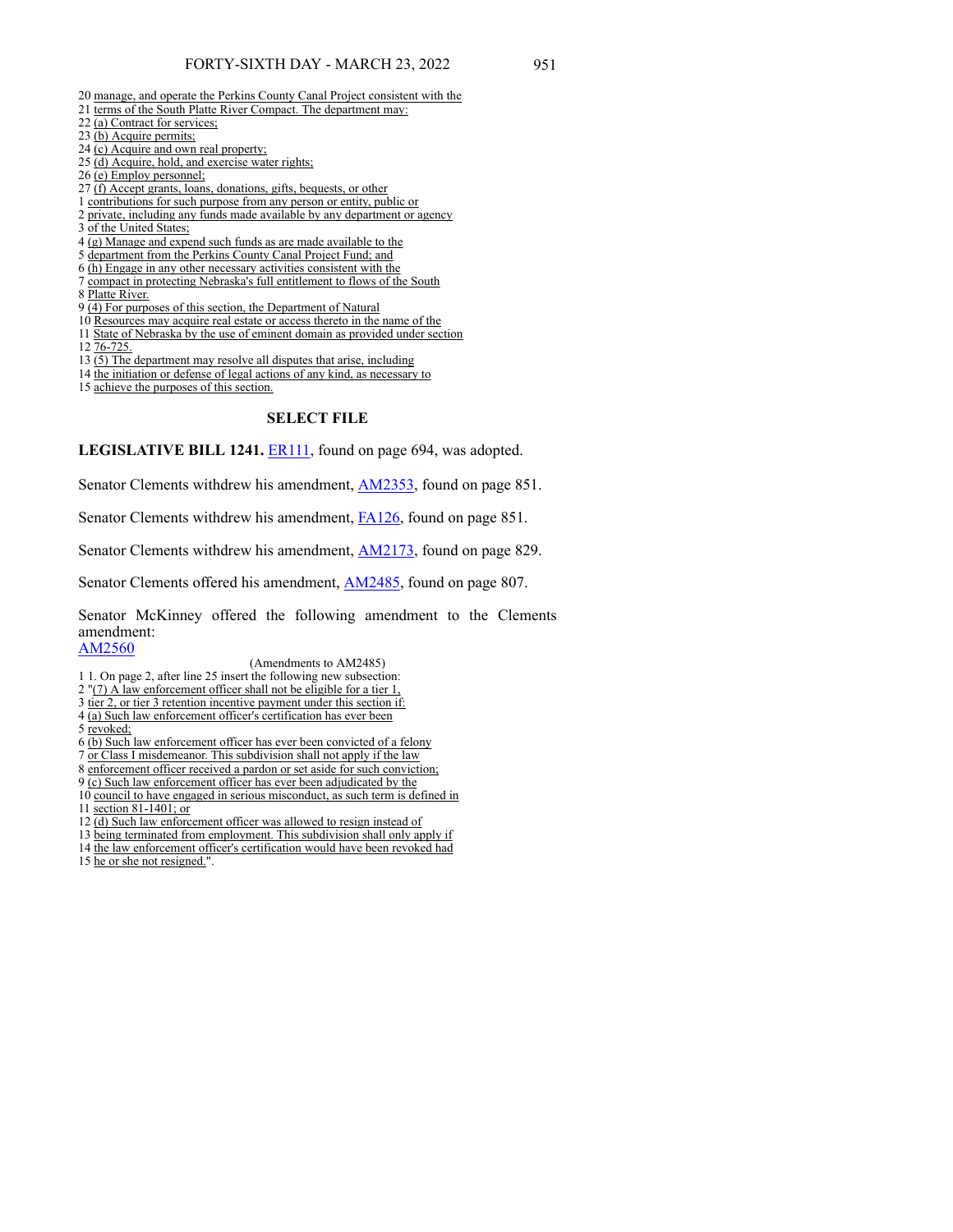# 952 LEGISLATIVE JOURNAL

The McKinney amendment was adopted with 41 ayes, 0 nays, 4 present and not voting, and 4 excused and not voting.

The Clements amendment, as amended, was adopted with 42 ayes, 0 nays, 3 present and not voting, and 4 excused and not voting.

Advanced to Enrollment and Review for Engrossment.

**LEGISLATIVE BILL 741.** [ER122](https://www.nebraskalegislature.gov/FloorDocs/107/PDF/AM/ER122.pdf), found on page 732, was adopted.

Senator DeBoer offered her amendment, **AM2163**, found on page 795.

The DeBoer amendment was adopted with 38 ayes, 0 nays, 7 present and not voting, and 4 excused and not voting.

Senator Brandt withdrew his amendment, **AM2177**, found on page 795.

Senator Brandt offered his amendment, **AM2309**, found on page 857.

The Brandt amendment was adopted with 40 ayes, 0 nays, 5 present and not voting, and 4 excused and not voting.

Senator Pansing Brooks offered her amendment, **AM2402**, found on page 877.

The Pansing Brooks amendment was adopted with 41 ayes, 0 nays, 4 present and not voting, and 4 excused and not voting.

Senator DeBoer offered her amendment, [AM2358,](https://www.nebraskalegislature.gov/FloorDocs/107/PDF/AM/AM2358.pdf) found on page 877.

The DeBoer amendment was adopted with 34 ayes, 0 nays, 11 present and not voting, and 4 excused and not voting.

Advanced to Enrollment and Review for Engrossment.

**LEGISLATIVE BILL 519.** [ER138](https://www.nebraskalegislature.gov/FloorDocs/107/PDF/AM/ER138.pdf), found on page 823, was adopted.

Senator Lathrop offered his amendment, **AM2311**, found on page 857.

The Lathrop amendment was adopted with 41 ayes, 0 nays, 5 present and not voting, and 3 excused and not voting.

Advanced to Enrollment and Review for Engrossment.

**LEGISLATIVE BILL 917.** Senator Wayne withdrew, [AM2204,](https://www.nebraskalegislature.gov/FloorDocs/107/PDF/AM/AM2204.pdf) found on page 769.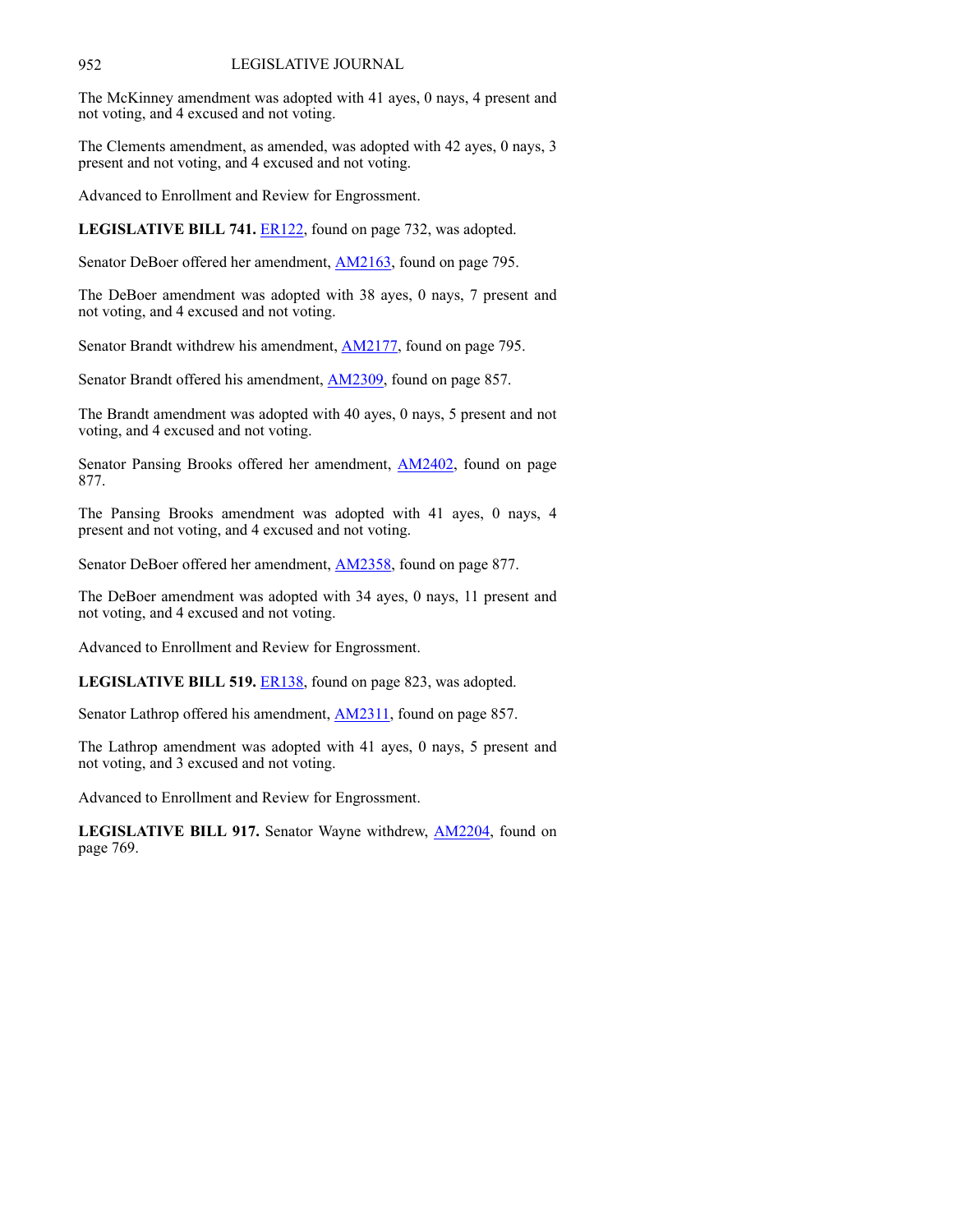Senator Wayne offered the following amendment: [AM2469](https://www.nebraskalegislature.gov/FloorDocs/107/PDF/AM/AM2469.pdf) is available in the Bill Room.

The Wayne amendment was adopted with 42 ayes, 0 nays, 4 present and not voting, and 3 excused and not voting.

Advanced to Enrollment and Review for Engrossment.

LEGISLATIVE BILL 1023. [ER139](https://www.nebraskalegislature.gov/FloorDocs/107/PDF/AM/ER139.pdf), found on page 824, was adopted.

Senator Hilgers offered his amendment, **AM2300**, found on page 836.

Senator M. Cavanaugh offered her amendment, [AM2496](https://www.nebraskalegislature.gov/FloorDocs/107/PDF/AM/AM2496.pdf), found on page 920, to the Hilgers amendment.

Pending.

## **AMENDMENT(S) - Print in Journal**

Senator Hunt filed the following amendment to LB933: [AM1568](https://www.nebraskalegislature.gov/FloorDocs/107/PDF/AM/AM1568.pdf)

1 1. On page 2, line 17, after "use" insert ", provide,"; after

2 "instrument" insert ", product, food item, alcohol, beverage, chemical,";

3 in line 18 strike beginning with "with" through "abetting" and insert

4 "which causes"; and in line 20 strike "and" and insert "," and after

5 "knowing" insert ", or negligent".

Senator Hunt filed the following amendment to LB933: [AM1570](https://www.nebraskalegislature.gov/FloorDocs/107/PDF/AM/AM1570.pdf)

1 1. On page 3, line 14, strike "one or more" and insert "all".

Senator Hunt filed the following amendment to LB933: [AM1575](https://www.nebraskalegislature.gov/FloorDocs/107/PDF/AM/AM1575.pdf)

1 1. On page 3, line 24, after "a" insert "bipartisan".

Senator Morfeld filed the following amendment to LB1014: [AM2561](https://www.nebraskalegislature.gov/FloorDocs/107/PDF/AM/AM2561.pdf)

(Amendments to Standing Committee amendments, AM2330)

1 1. Insert the following new section: 2 Sec. 20. AGENCY NO. 25 - DEPARTMENT OF HEALTH AND HUMAN SERVICES

3 Program No. 502 - Public Health Aid

FY2021-22<br>500,000 FY2022-23 5 FEDERAL FUND 500,000 -0-  $6 \overline{PROGRAM} \overline{TOTAL}$   $500,000$   $-0$ 

7 There is included in the appropriation to this program for FY2021-22

8 \$500,000 Federal Funds for state aid, which shall only be used for such 9 purpose.

10 There is included in the amount shown as aid for this program for

11 FY2021-22 \$500,000 Federal Funds for the Human Immunodeficiency Virus

12 (HIV) Surveillance and Prevention Programs for education on the benefits

13 of preexposure prophylaxis medication and for the costs of medication.

14 2. On page 24, lines 27 and 28, strike "47,000,000" and insert

15 "46,500,000"; and in line 30 strike "\$47,000,000" and insert